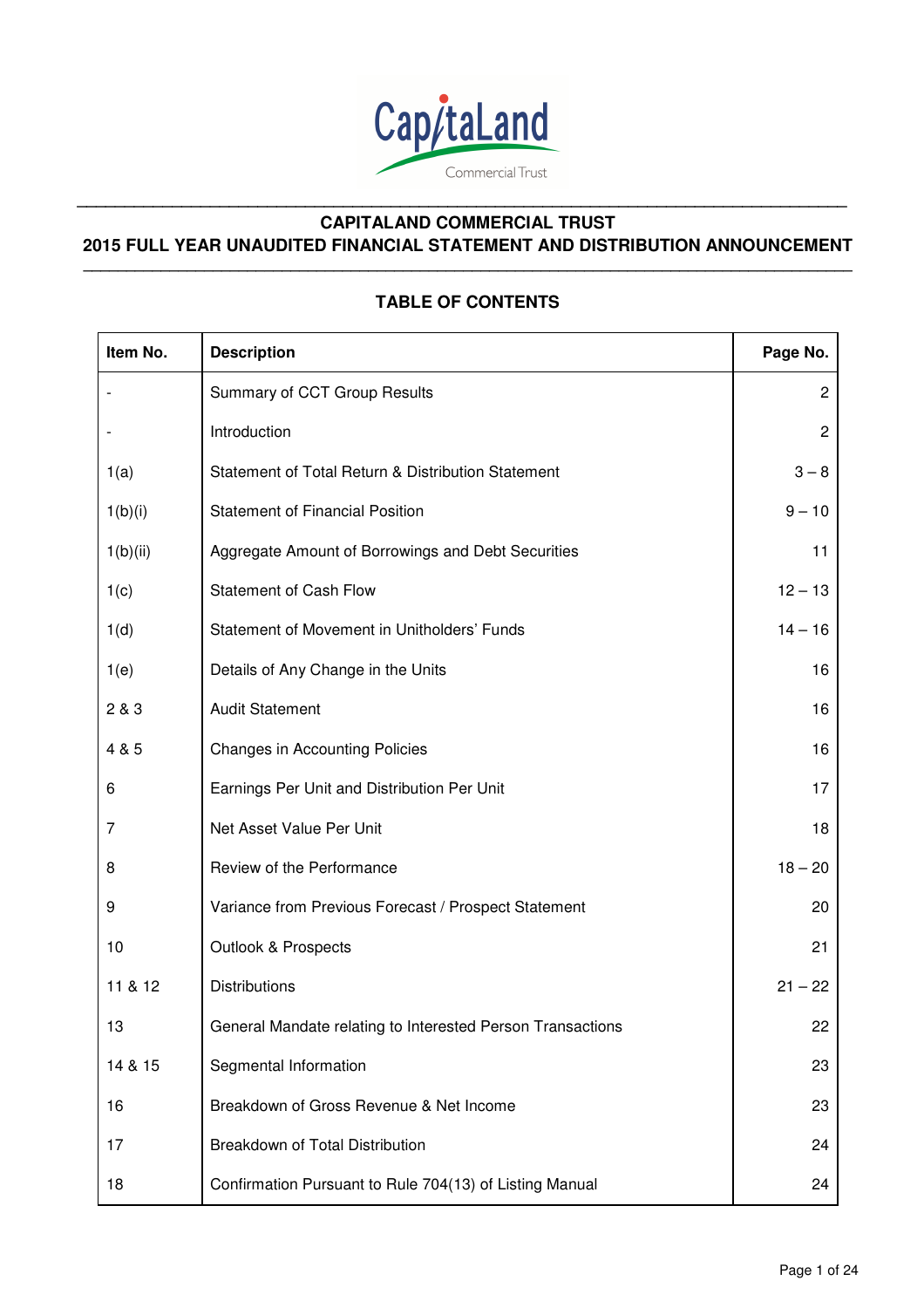### **SUMMARY OF CCT GROUP RESULTS**

|                                       | 2H 2015    | 4Q 2015      | 4Q 2014 | Change<br>% | FY 2015      | FY 2014 | Change<br>% |
|---------------------------------------|------------|--------------|---------|-------------|--------------|---------|-------------|
| Gross Revenue (S\$'000)               | 135,944    | 67,599       | 66,361  | 1.9         | 273.219      | 262,608 | 4.0         |
| Net Property Income (S\$'000)         | 104,925    | 52,254       | 50,646  | 3.2         | 212,752      | 205.249 | 3.7         |
| Distributable Income (S\$'000)        | 127,277    | 64,127       | 63,605  | 0.8         | 254,455      | 249,213 | 2.1         |
| - Taxable $(S$'000)$                  | 126,981    | 63,831       | 61,920  | 3.1         | 254,159      | 245,178 | 3.7         |
| - Tax-exempt (S\$'000)                | 296        | 296          | 1,685   | (82.4)      | 296          | 4,035   | (92.7)      |
| Distribution Per Unit ("DPU") (cents) | 4.31 $(1)$ | $2.17^{(1)}$ | 2.15    | 0.9         | $8.62^{(1)}$ | 8.46    | 1.9         |
| - Taxable (cents)                     | 4.30       | 2.16         | 2.10    | 2.9         | 8.61         | 8.33    | 3.4         |
| - Tax-exempt (cents)                  | 0.01       | 0.01         | 0.05    | (80.0)      | 0.01         | 0.13    | (92.3)      |

### **INTRODUCTION**

CapitaLand Commercial Trust ("CCT") was established pursuant to a trust deed dated 6 February 2004 (as amended) executed between CapitaLand Commercial Trust Management Limited as manager of CCT (the "Manager") and HSBC Institutional Trust Services (Singapore) Limited as trustee of CCT (the "CCT Trustee").

As of 31 December 2015, CCT Group's portfolio consists of Capital Tower, Six Battery Road, One George Street, Raffles City Singapore (through CCT's 60% interest in RCS Trust), CapitaGreen (through CCT's 40% interest in MSO Trust), HSBC Building, Bugis Village, Golden Shoe Car Park, Wilkie Edge and Twenty Anson. Twenty Anson was transferred from FirstOffice Pte. Ltd. (wholly-owned subsidiary of CCT) to CCT with effect from 1 July 2015. CCT owns a 17.7% stake in MRCB-Quill REIT ("MQREIT"), a commercial REIT listed in Malaysia.

### **DISTRIBUTION & BOOKS CLOSURE DATE**

| <b>Distribution</b>                         | From 1 July 2015 to 31 December 2015                       |  |  |  |  |
|---------------------------------------------|------------------------------------------------------------|--|--|--|--|
| Distribution Type                           | Taxable income                                             |  |  |  |  |
|                                             | Tax-exempt income<br>lii)                                  |  |  |  |  |
| Estimated Distribution Rates <sup>(1)</sup> | Taxable income distribution 4.30 cents per unit            |  |  |  |  |
|                                             | lii)<br>Tax-exempt income distribution 0.01 cents per unit |  |  |  |  |
| Books Closure Date                          | Thursday, 28 January 2016                                  |  |  |  |  |
| Payment Date                                | Friday, 26 February 2016                                   |  |  |  |  |

Note:

<sup>(1)</sup> The estimated DPU for 4Q 2015, 2H 2015 and FY 2015 were computed on the basis that none of the convertible bonds due 2017 ("CB 2017") is converted into CCT units ("Units"). Accordingly, the actual quantum of DPU may differ if any of the CB 2017 is converted into Units on or before books closure date.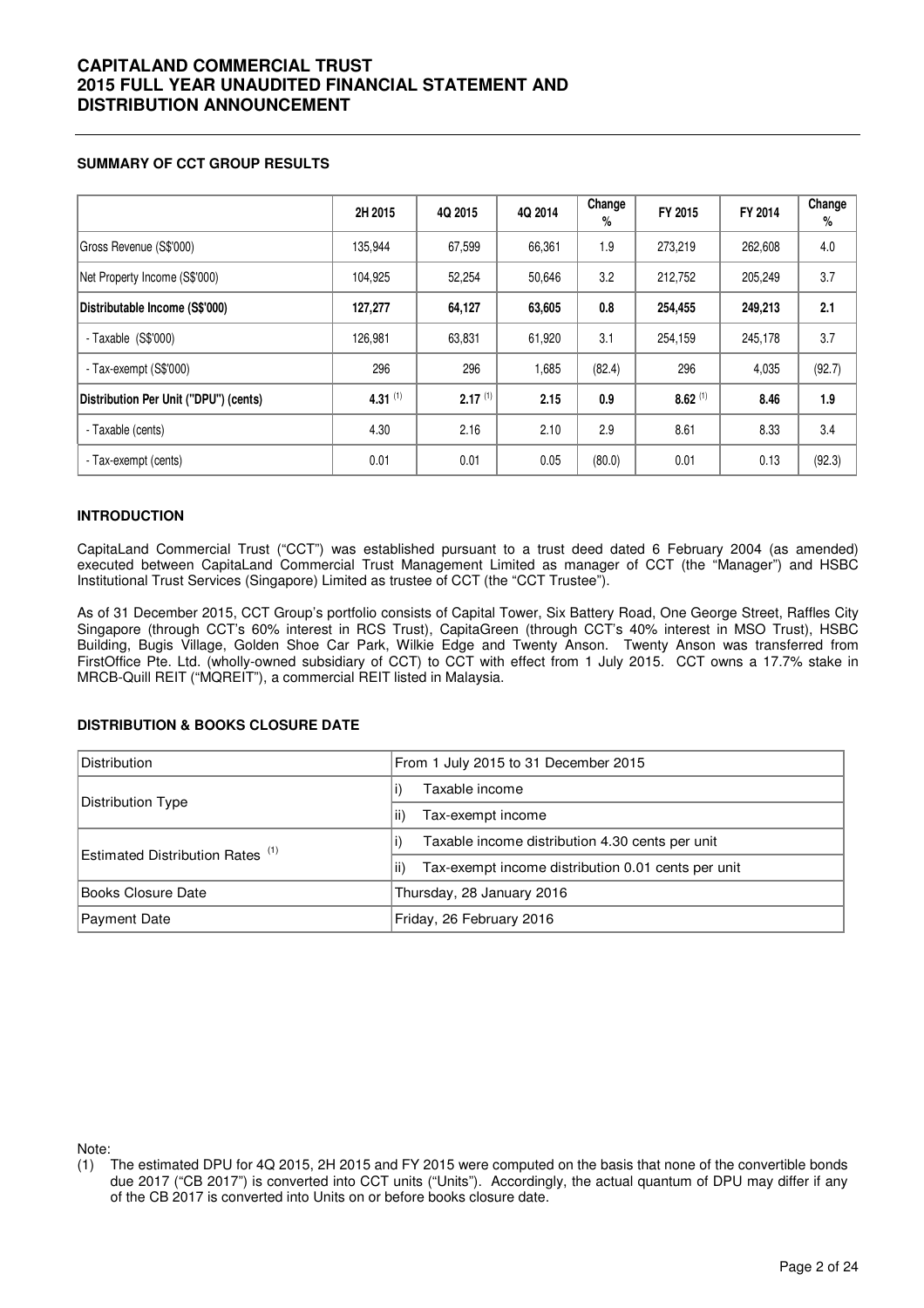### **1(a)(i) Statement of Total Return & Distribution Statement (4Q 2015 vs 4Q 2014)**

|                                                                      |             |           | Group     |           | <b>Trust</b> |           |           |
|----------------------------------------------------------------------|-------------|-----------|-----------|-----------|--------------|-----------|-----------|
| <b>Statement of Total Return</b>                                     | <b>Note</b> | 4Q 2015   | 4Q 2014   | Change    | 4Q 2015      | 4Q 2014   | Change    |
|                                                                      |             | S\$'000   | S\$'000   | $\%$      | S\$'000      | S\$'000   | $\%$      |
| Gross rental income                                                  |             | 61,716    | 59,557    | 3.6       | 61,715       | 54,648    | 12.9      |
| Car park income                                                      |             | 2,848     | 2,988     | (4.7)     | 2,847        | 2,938     | (3.1)     |
| Other income                                                         | 1           | 3,035     | 3,816     | (20.5)    | 3,095        | 3,189     | (2.9)     |
| Gross revenue                                                        |             | 67,599    | 66,361    | 1.9       | 67,657       | 60,775    | 11.3      |
| Property management fees                                             |             | (1, 472)  | (1, 422)  | 3.5       | (1, 473)     | (1,288)   | 14.4      |
| Property tax                                                         | 2           | (5,526)   | (5,385)   | 2.6       | (5, 526)     | (4,948)   | 11.7      |
| Other property operating expenses                                    |             | (8, 347)  | (8,908)   | (6.3)     | (8,350)      | (8, 228)  | 1.5       |
| Property operating expenses                                          |             | (15, 345) | (15, 715) | (2.4)     | (15, 349)    | (14, 464) | 6.1       |
| Net property income                                                  | 3           | 52,254    | 50,646    | 3.2       | 52,308       | 46,311    | 12.9      |
| Interest income                                                      | 4           | 1,051     | 952       | 10.4      | 1,040        | 4,041     | (74.3)    |
| Investment income                                                    | 5           |           |           |           | 22,013       | 21,912    | 0.5       |
| Amortisation of intangible asset                                     | 6           | (271)     | (452)     | (40.0)    | (271)        | (452)     | (40.0)    |
| Asset management fees:                                               |             |           |           |           |              |           |           |
| - Base fees                                                          |             | (1,325)   | (1,254)   | 5.7       | (1, 325)     | (1,254)   | 5.7       |
| - Performance fees                                                   |             | (2, 237)  | (2, 106)  | 6.2       | (2, 237)     | (2, 106)  | 6.2       |
| Trust expenses                                                       | 7           | (870)     | (1,007)   | (13.6)    | (878)        | (992)     | (11.5)    |
| Finance costs                                                        | 8           | (9,593)   | (8, 805)  | 8.9       | (9,593)      | (8,806)   | 8.9       |
| Net income before share of profit of associate and<br>joint ventures |             | 39,009    | 37,974    | 2.7       | 61,057       | 58,654    | 4.10      |
| Share of profit (net of tax) of:                                     |             |           |           |           |              |           |           |
| - Associate                                                          | 9           |           | 1,739     | <b>NM</b> |              |           |           |
| - Joint ventures                                                     | 10          | 29,040    | 117,533   | (75.3)    |              |           |           |
| Net income                                                           |             | 68,049    | 157,246   | (56.7)    | 61,057       | 58,654    | 4.10      |
| Net gain in fair value of investment properties                      | 11          | 29,059    | 27,877    | 4.2       | 29,059       | 29,442    | (1.3)     |
| Total return for the period before tax                               |             | 97,108    | 185,123   | (47.5)    | 90,116       | 88,096    | 2.3       |
| Tax expense                                                          |             | (58)      | (1)       | <b>NM</b> | (57)         |           | <b>NM</b> |
| Total return for the period after tax                                |             | 97,050    | 185,122   | (47.6)    | 90,059       | 88,096    | 2.2       |
| <b>Distribution Statement</b>                                        |             |           |           |           |              |           |           |
| Net income before share of profit of associate and<br>joint ventures |             | 39,009    | 37,974    | 2.7       | 61,057       | 58,654    | 4.10      |
| Net tax and other adjustments                                        | 12          | 2,809     | 2,044     | 37.4      | 2,774        | 3,266     | (15.1)    |
| Tax-exempt income distribution                                       | 13          | 296       | 1,685     | (82.4)    | 296          | 1,685     | (82.4)    |
| Distribution from joint venture                                      | 14          | 22,013    | 21,902    | 0.5       |              |           |           |
| Distributable income to unitholders                                  |             | 64,127    | 63,605    | $0.8\,$   | 64,127       | 63,605    | $0.8\,$   |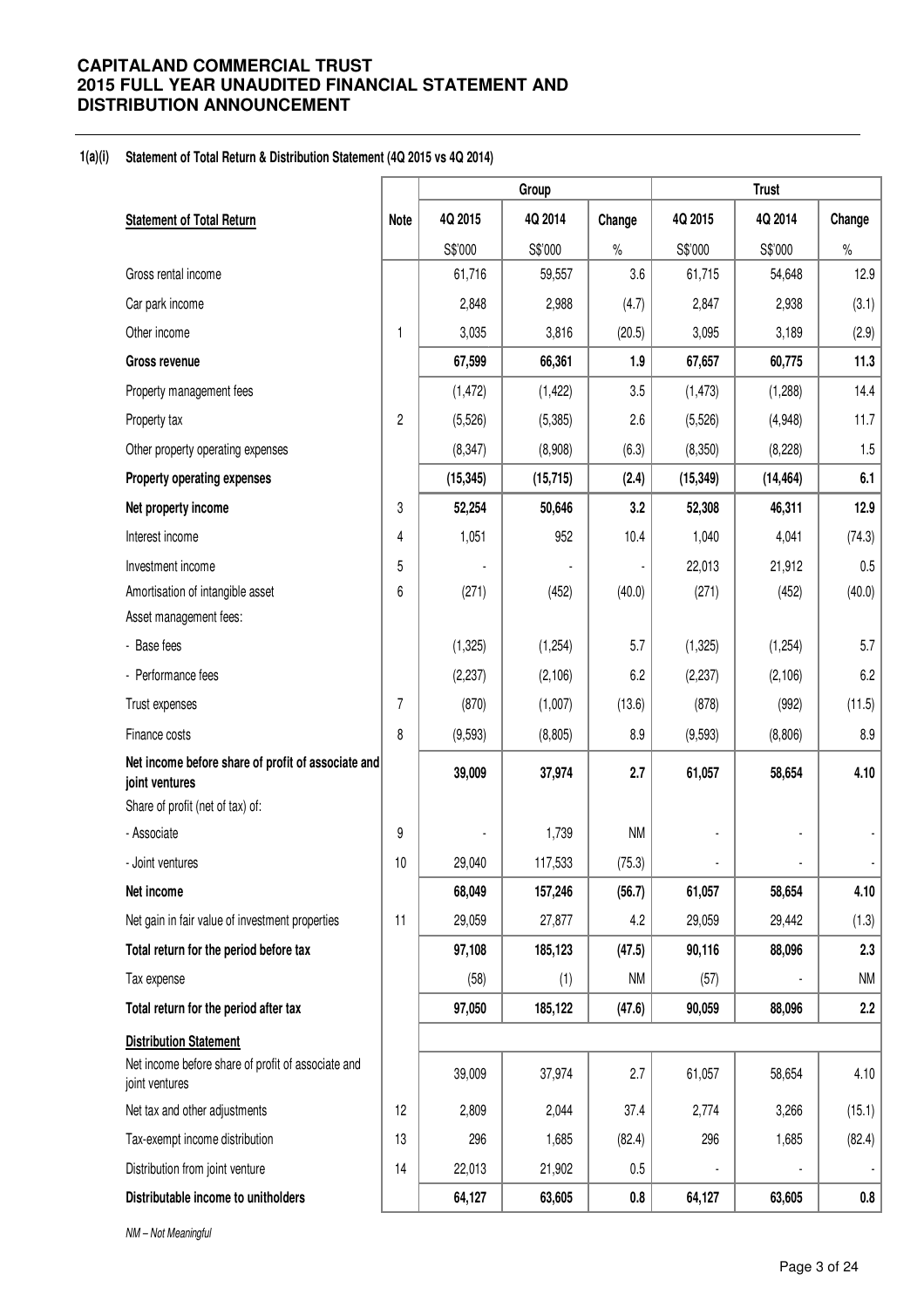### Notes:

- (1) Other income includes the following:
	- (a) Yield stabilization income of S\$0.3 million accrued in 4Q 2015 for Twenty Anson (4Q 2014: S\$0.5 million). The amount was accrued pursuant to a Deed of Yield Stabilization ('YS Deed') dated 22 March 2012 in relation to the acquisition of 100% equity interest in FirstOffice Pte. Ltd. ("FOPL"), whereby a yield stabilization sum of S\$17.1 million was provided to achieve a stabilized yield of up to 5.5% per annum of the property purchase value of S\$430.0 million for a period of 3.5 years. The YS Deed was assigned to CCT upon the transfer of Twenty Anson to CCT on 1 July 2015 and expired on 21 September 2015. CCT will continue to utilize the yield stabilization sum to top up any shortfall or deficiency in the property income of Twenty Anson until the sum is fully utilized. As at 31 December 2015, the balance yield stabilization sum was S\$3.4 million; and
	- (b) Recovery from tenants and licence income. Recovery from tenants was lower in 4Q 2015 compared with 4Q 2014.
- (2) The increase in property tax in 4Q 2015 from 4Q 2014 was primarily due to higher annual values.
- (3) The following items have been included in arriving at net property income:

|                    | Group              |                | Trust              |                    |                |  |  |  |
|--------------------|--------------------|----------------|--------------------|--------------------|----------------|--|--|--|
| 4Q 2015<br>S\$'000 | 4Q 2014<br>S\$'000 | Change<br>$\%$ | 4Q 2015<br>S\$'000 | 4Q 2014<br>S\$'000 | Change<br>$\%$ |  |  |  |
| 387                | 412                | (6.1)          | 387                | 367                | 5.4            |  |  |  |

Depreciation & amortisation of lease incentives

(4) Interest income includes the following:

|                                                                 |                              | Group           |      | <b>Trust</b> |         |        |  |
|-----------------------------------------------------------------|------------------------------|-----------------|------|--------------|---------|--------|--|
|                                                                 | 4Q 2015<br>4Q 2014<br>Change |                 |      | 4Q 2015      | 4Q 2014 | Change |  |
|                                                                 | S\$'000                      | S\$'000         | $\%$ | S\$'000      | S\$'000 | $\%$   |  |
| Interest income from cash balance                               | 86                           | 60 <sub>1</sub> | 43.3 | 75           | 43      | 74.4   |  |
| Interest income from shareholder's loan to MSO Trust            | 965                          | 892             | 8.2  | 965          | 892     | 8.2    |  |
| Interest income from shareholder's loan to FOPL <sup>(4a)</sup> |                              |                 |      |              | 3,106   | NM     |  |
| Total                                                           | 1,051                        | 952             | 10.4 | .040         | 4,041   | (74.3) |  |

(4a) FOPL repaid the shareholder's loan from CCT on 1 July 2015.

- (5) Investment income for the Trust relates to distributions from RCS Trust (owns Raffles City) for 4Q 2015, while that for 4Q 2014 relates to distributions from RCS Trust and MSO Trust (owns CapitaGreen).
- (6) This relates to the amortisation of yield stabilization sum in relation to FOPL. The amount was computed based on a net property yield of 4.0% per annum for Twenty Anson.
- (7) Trust expenses were lower in 4Q 2015 as compared with 4Q 2014 due mainly to lower unitholders expenses and lower professional fees incurred.
- (8) Finance costs include the following:

|                                         | Group   |         |        | <b>Trust</b> |         |        |  |
|-----------------------------------------|---------|---------|--------|--------------|---------|--------|--|
|                                         | 4Q 2015 | 4Q 2014 | Change | 4Q 2015      | 4Q 2014 | Change |  |
|                                         | S\$'000 | S\$'000 | $\%$   | S\$'000      | S\$'000 | $\%$   |  |
| Interest cost <sup>(8a)</sup>           | 8,711   | 7,617   | 14.4   | 8,711        | 7,617   | 14.4   |  |
| Amortisation and transaction costs (8b) | 882     | .188    | (25.8) | 882          | ,189    | (25.8) |  |
| Total                                   | 9,593   | 8,805   | 8.9    | 9,593        | 8,806   | 8.9    |  |

- (8a) Increase in interest cost for 4Q 2015 from 4Q 2014 was due mainly to higher borrowings.
- (8b) Lower amortisation and transaction costs in 4Q 2015 versus 4Q 2014 was primarily due to the cancellation of CB 2015 in 4Q 2014.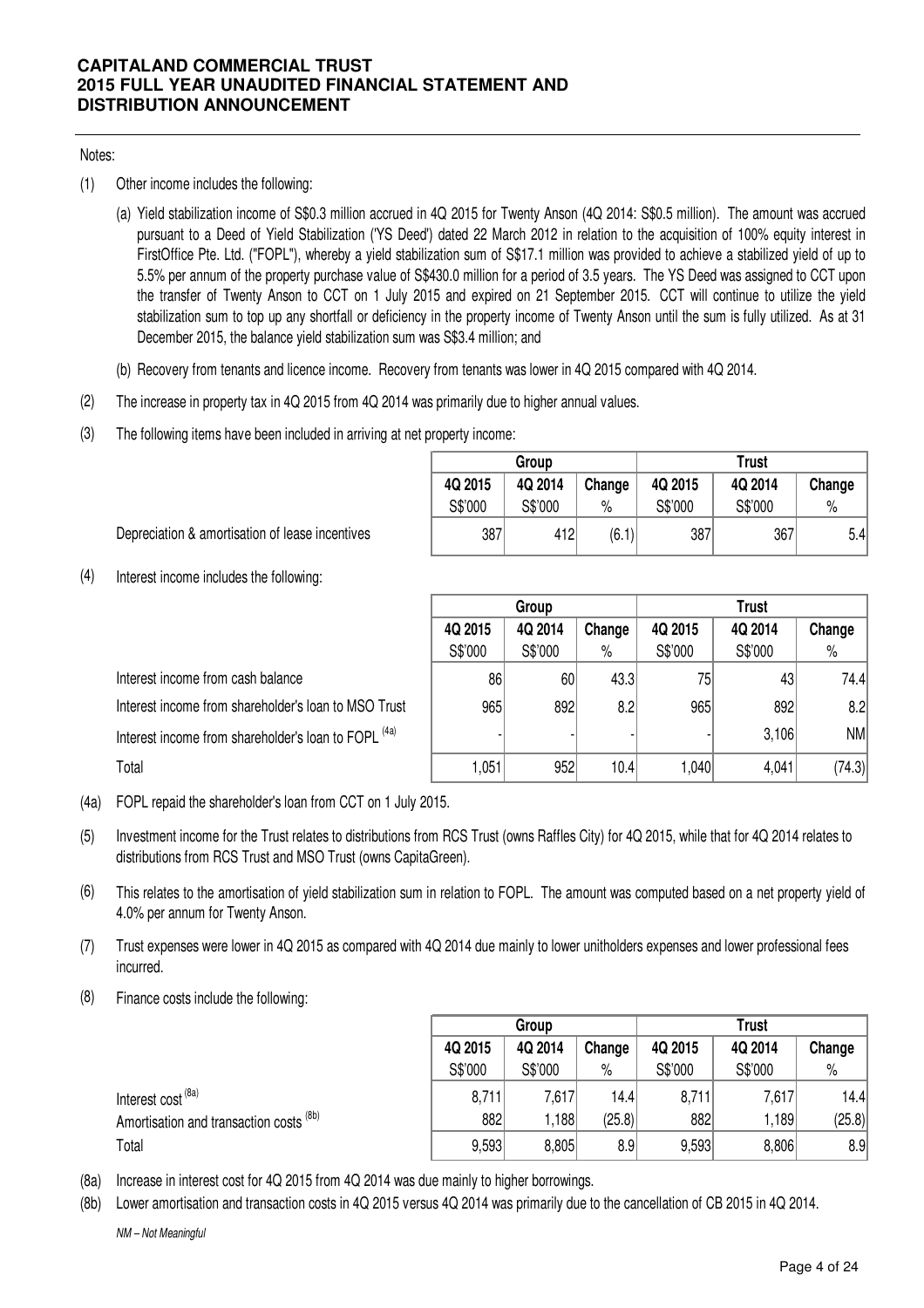- (9) Share of profit of associate in 4Q 2014 relates to CCT's then 30% share of MQREIT's results. Investment by CCT in MQREIT, having been reduced to 17.7%, was reclassified to an available-for-sale investment in 1Q 2015. Therefore, there is no share of profit of associate in 4Q 2015.
- (10) Share of profit of joint ventures relates to CCT's 60% interest of RCS Trust and 40% interest of MSO Trust, which are derived as follows:

|                                                         |           | Group   |        |
|---------------------------------------------------------|-----------|---------|--------|
|                                                         | 4Q 2015   | 4Q 2014 | Change |
|                                                         | S\$'000   | S\$'000 | $\%$   |
| Gross revenue (10a)                                     | 46,543    | 35,431  | 31.4   |
| Property operating expenses (10b)                       | (10, 834) | (9,887) | 9.6    |
| Net property income                                     | 35,709    | 25,544  | 39.8   |
| Finance costs <sup>(10b)</sup>                          | (9,245)   | (5,594) | 65.3   |
| Net change in fair value of investment properties (10c) | 5,095     | 100,049 | (94.9) |
| Trust and other expenses (10d)                          | (2,519)   | (2,466) | 2.1    |
| Profit of joint ventures (net of tax)                   | 29,040    | 117,533 | (75.3) |

(10a) The increase was largely due to CapitaGreen which had commenced operations in 2015. In 4Q 2015, revenue of CapitaGreen includes non recurring adjustment of rent amortization for fit-out periods.

- (10b) The increase was mainly attributed to CapitaGreen whereby its finance costs and most of the property operating expenses were capitalized before CapitaGreen obtained its temporary occupation permit on 18 December 2014.
- (10c) The net change in fair value of investment properties in 4Q 2015 comprises S\$3.1 million gain for Raffles City (CCT's 60% interest) and S\$2.0 million gain for CapitaGreen (CCT's 40% interest) (4Q 2014: S\$15.0 million gain for Raffles City and S\$85.0 million gain for CapitaGreen). CapitaGreen was valued on residual land basis prior to CapitaGreen obtaining its temporary occupation permit ("TOP"). Upon TOP, CapitaGreen was valued as an operating asset, which resulted in the significant increase in valuation in 2014.
- (10d) Includes asset management fees.
- (11) This relates to the net increase in property values as at 31 December 2015 based on independent valuations over its carrying values.
- (12) Included in net tax and other adjustments are the following:

|                                              |         | Group   |           | <b>Trust</b> |         |        |  |
|----------------------------------------------|---------|---------|-----------|--------------|---------|--------|--|
|                                              | 4Q 2015 | 4Q 2014 | Change    | 4Q 2015      | 4Q 2014 | Change |  |
|                                              | S\$'000 | S\$'000 | $\%$      | S\$'000      | S\$'000 | $\%$   |  |
| Asset management fee payable in Units        | 967     | 926     | 4.4       | 967          | 926     | 4.4    |  |
| Trustee's fees                               | 166     | 159     | 4.4       | 166          | 159     | 4.4    |  |
| Amortisation and transaction costs           | 882     | 1,188   | (25.8)    | 882          | 1,189   | (25.8) |  |
| Net loss / (profits) from subsidiaries (12a) | 36      | (1,233) | <b>NM</b> |              |         |        |  |
| Temporary differences and other adjustments  | 758     | 1,004   | (24.5)    | 759          | 992     | (23.5) |  |
| Total                                        | 2,809   | 2,044   | 37.4      | 2,774        | 3,266   | (15.1) |  |

- (12a) Included in net loss / (profits) from subsidiaries in 4Q 2014 were mainly profits from FOPL of S\$1.2 million. The marginal net loss in 4Q 2015 was attributed to CCT MTN Pte. Ltd., as profit at FOPL was negligible due to the transfer of Twenty Anson to CCT.
- (13) This relates to the distribution of CCT's tax-exempt income.
- (14) This relates mainly to CCT's 60% share of RCS Trust's distribution. NM – Not Meaningful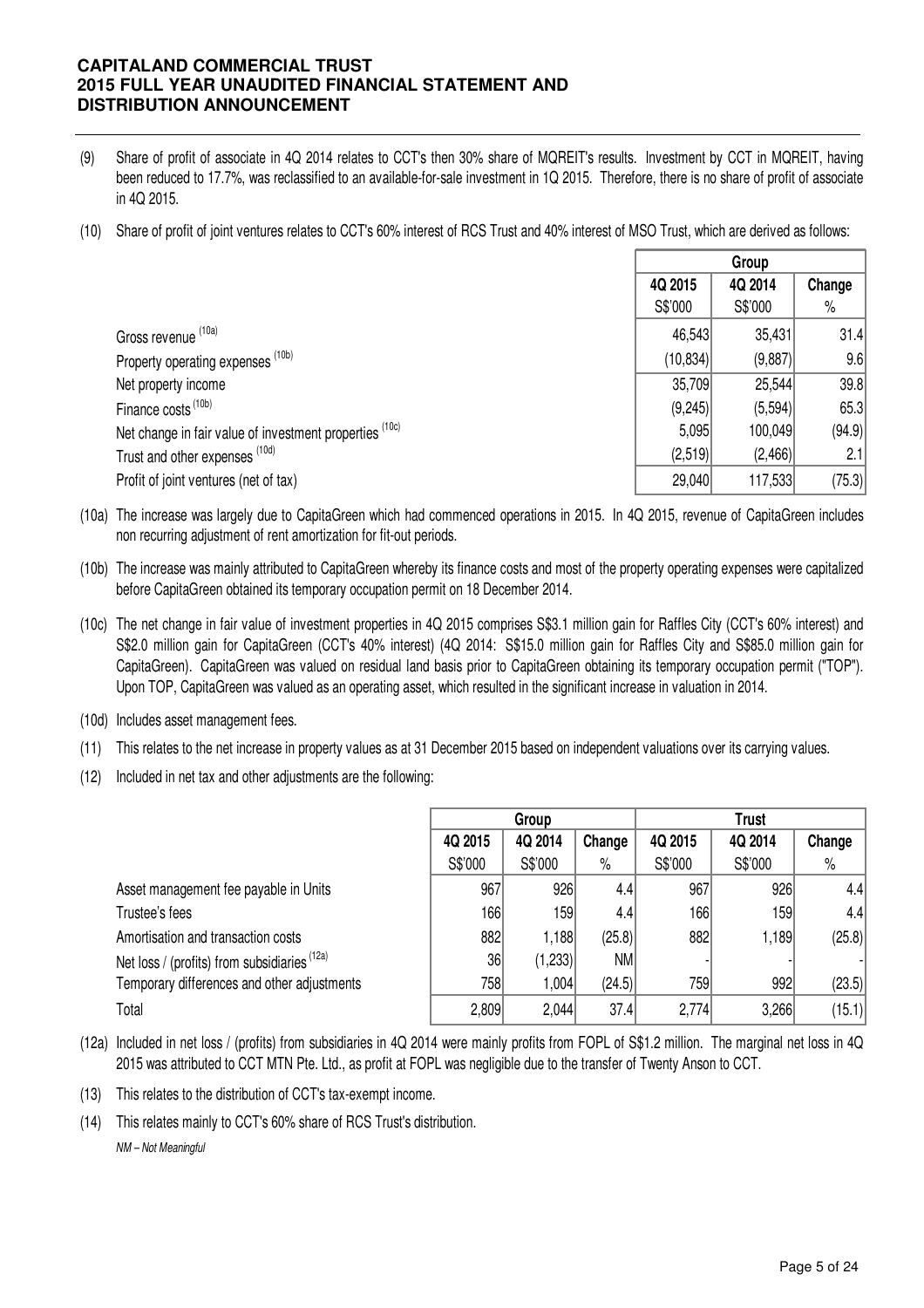### **1(a)(ii) Statement of Total Return & Distribution Statement (FY 2015 vs FY 2014)**

|                                                                                                          |                |           | Group     |           |           | <b>Trust</b> |           |
|----------------------------------------------------------------------------------------------------------|----------------|-----------|-----------|-----------|-----------|--------------|-----------|
| <b>Statement of Total Return</b>                                                                         | <b>Note</b>    | FY 2015   | FY 2014   | Change    | FY 2015   | FY 2014      | Change    |
|                                                                                                          |                | S\$'000   | S\$'000   | $\%$      | S\$'000   | S\$'000      | $\%$      |
| Gross rental income                                                                                      |                | 248,753   | 234,042   | 6.3       | 238,884   | 216,208      | 10.5      |
| Car park income                                                                                          |                | 11,510    | 11,711    | (1.7)     | 11,406    | 11,510       | (0.9)     |
| Other income                                                                                             | 1              | 12,956    | 16,855    | (23.1)    | 12,118    | 12,571       | (3.6)     |
| Gross revenue                                                                                            |                | 273,219   | 262,608   | 4.0       | 262,408   | 240,289      | 9.2       |
| Property management fees                                                                                 |                | (6,002)   | (5,770)   | 4.0       | (5,738)   | (5,238)      | 9.5       |
| Property tax                                                                                             | $\overline{c}$ | (23, 023) | (19, 615) | 17.4      | (22, 148) | (17, 952)    | 23.4      |
| Other property operating expenses                                                                        |                | (31, 442) | (31, 974) | (1.7)     | (30, 300) | (29,050)     | 4.3       |
| Property operating expenses                                                                              |                | (60, 467) | (57, 359) | 5.4       | (58, 186) | (52, 240)    | 11.4      |
| Net property income                                                                                      | 3              | 212,752   | 205,249   | 3.7       | 204,222   | 188,049      | 8.6       |
| Interest income                                                                                          | 4              | 3,979     | 3,732     | 6.6       | 10,023    | 16,002       | (37.4)    |
| Investment income                                                                                        | 5              | 871       |           | <b>NM</b> | 88,424    | 87,087       | 1.5       |
| Amortisation of intangible asset                                                                         | 6              | (1, 406)  | (3, 512)  | (60.0)    | (1,406)   | (3, 512)     | (60.0)    |
| Asset management fees:                                                                                   |                |           |           |           |           |              |           |
| - Base fees                                                                                              |                | (5, 131)  | (4,892)   | 4.9       | (5, 131)  | (4,892)      | 4.9       |
| - Performance fees                                                                                       |                | (9,307)   | (8,681)   | 7.2       | (9,307)   | (8,681)      | 7.2       |
| Trust expenses                                                                                           | 7              | (3, 176)  | (2,666)   | 19.1      | (3, 138)  | (2,608)      | 20.3      |
| Finance costs                                                                                            | 8              | (36, 032) | (36, 434) | (1.1)     | (36,018)  | (36, 422)    | (1.1)     |
| Net income before share of profit of associate and<br>joint ventures<br>Share of profit (net of tax) of: |                | 162,550   | 152,796   | 6.4       | 247,669   | 235,023      | 5.4       |
| - Associate                                                                                              | 9              | 1,820     | 4,745     | (61.6)    |           |              |           |
| - Joint ventures                                                                                         | 10             | 95,510    | 212,612   | (55.1)    |           |              |           |
| Net income                                                                                               |                | 259,880   | 370,153   | (29.8)    | 247,669   | 235,023      | 5.4       |
| Gain on disposal of available-for-sale unquoted<br>investment                                            | 11             |           | 226       | <b>NM</b> |           | 226          | <b>NM</b> |
| Dilution (loss) / gain on investment in associate                                                        | 12             | (18,903)  |           | <b>NM</b> | 2,629     |              | <b>NM</b> |
| Premium on repurchase of convertible bonds                                                               | 13             |           | (2,713)   | <b>NM</b> |           | (2,713)      | <b>NM</b> |
| Net gain in fair value of investment properties                                                          | 14             | 66,452    | 81,219    | (18.2)    | 66,949    | 83,222       | (19.6)    |
| Total return for the period before tax                                                                   |                | 307,429   | 448,885   | (31.5)    | 317,247   | 315,758      | $0.5\,$   |
| Income tax                                                                                               | 15             | (149)     | (3)       | <b>NM</b> | (60)      |              | <b>NM</b> |
| Total return for the period after tax                                                                    |                | 307,280   | 448,882   | (31.5)    | 317,187   | 315,758      | $0.5\,$   |
| <b>Distribution Statement</b>                                                                            |                |           |           |           |           |              |           |
| Net income before share of profit of associate and joint<br>ventures                                     |                | 162,550   | 152,796   | 6.4       | 247,669   | 235,023      | 5.4       |
| Net tax and other adjustments                                                                            | 16             | 6,774     | 9,139     | (25.9)    | 6,490     | 10,155       | (36.1)    |
| Tax-exempt income distribution                                                                           | 17             | 296       | 4,035     | (92.7)    | 296       | 4,035        | (92.7)    |
| Distribution from joint venture                                                                          | 18             | 84,835    | 83,243    | 1.9       |           |              |           |
| Distributable income to unitholders                                                                      |                | 254,455   | 249,213   | 2.1       | 254,455   | 249,213      | 2.1       |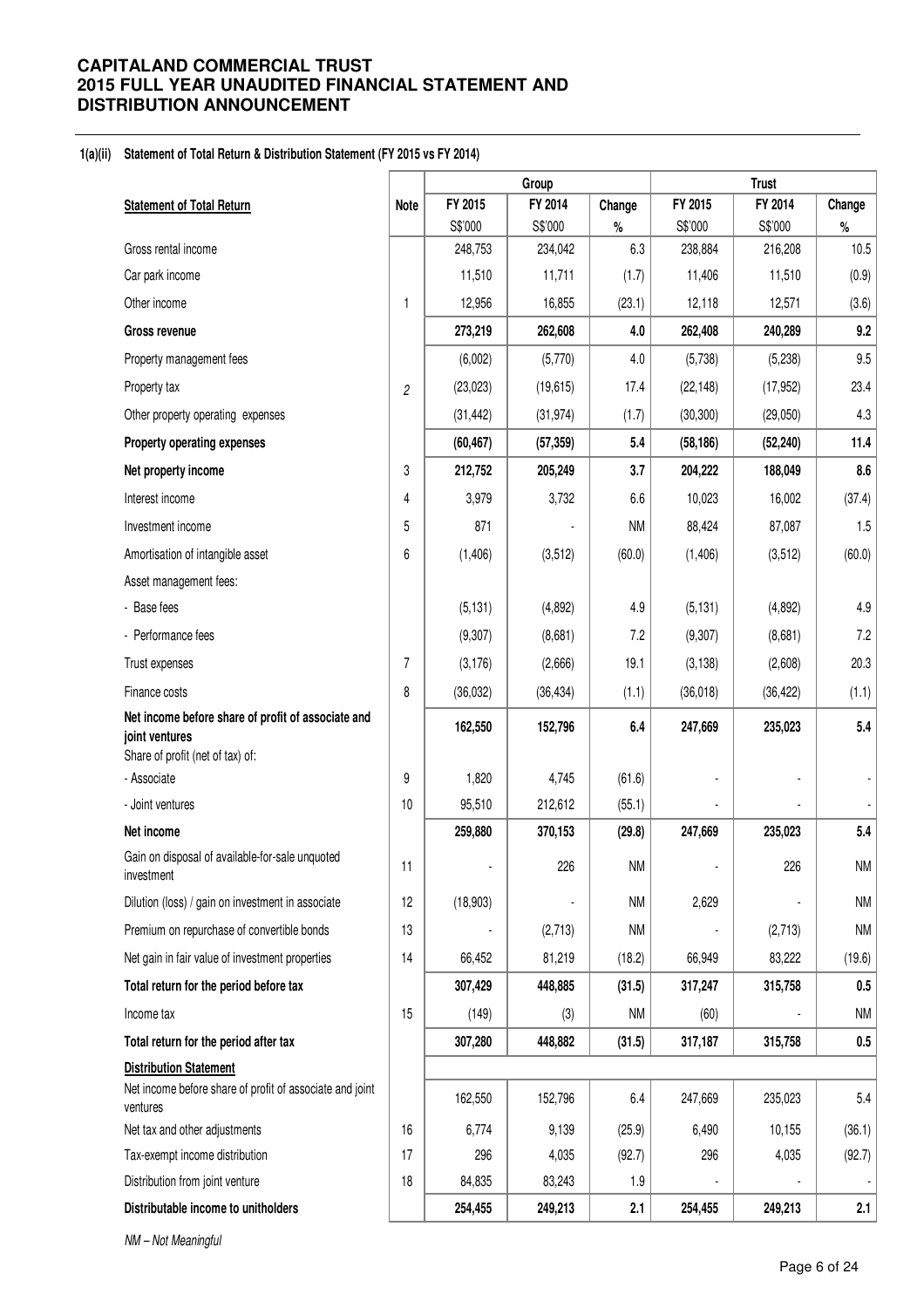### Notes:

- (1) Other income includes the following:
	- (a) Yield stabilization income of S\$1.4 million accrued in FY 2015 for Twenty Anson (FY 2014: S\$3.5 million). The amount was accrued pursuant to YS Deed dated 22 March 2012 in relation to the acquisition of 100% equity interest in FOPL, whereby a yield stabilization sum of S\$17.1 million was provided to achieve a stabilized yield of up to 5.5% per annum of the property purchase value of S\$430.0 million for a period of 3.5 years. The YS Deed was assigned to CCT upon the transfer of Twenty Anson to CCT on 1 July 2015 and expired on 21 September 2015. CCT will continue to utilize the yield stabilization sum to top up any shortfall in net property income of Twenty Anson until it is fully utilized. As at 31 December 2015, the balance yield stabilization sum was S\$3.4 million; and
	- (b) Recovery from tenants and licence income. Recovery from tenants was lower in FY 2015 compared with that in FY 2014.
- (2) The increase in property tax in FY 2015 as compared with FY 2014 was primarily due to higher annual values.
- (3) The following items have been included in arriving at net property income:

|         | Group   |        | Trust   |         |        |  |  |
|---------|---------|--------|---------|---------|--------|--|--|
| FY 2015 | FY 2014 | Change | FY 2015 | FY 2014 | Change |  |  |
| S\$'000 | S\$'000 | %      | S\$'000 | S\$'000 | %      |  |  |
| 1.541   |         | NMI    | 1.450   | (183)   | NMI    |  |  |

Depreciation and amortisation of lease incentives

(4) Interest income includes the following:

|                                                                 |         | Group   |        | <b>Trust</b> |         |        |  |
|-----------------------------------------------------------------|---------|---------|--------|--------------|---------|--------|--|
|                                                                 | FY 2015 | FY 2014 | Change | FY 2015      | FY 2014 | Change |  |
|                                                                 | S\$'000 | S\$'000 | %      | S\$'000      | S\$'000 | %      |  |
| Interest income from cash balance                               | 313     | 215     | 45.6   | 246          | 161     | 52.8   |  |
| Interest income from shareholder's loan to MSO Trust            | 3,666   | 3,517   | 4.2    | 3,666        | 3,517   | 4.2    |  |
| Interest income from shareholder's loan to FOPL <sup>(4a)</sup> |         |         |        | 6,111        | 12,324  | (50)   |  |
| Total                                                           | 3,979   | 3,732   | 6.6    | 10,023       | 16,002  | (37.4) |  |

- (4a) FOPL repaid the shareholder's loan from CCT on 1 July 2015, resulting in lower interest income for FY 2015 versus FY 2014.
- (5) Investment income of the Trust relates to distributions from RCS Trust and MQREIT. In FY 2015 for the Group, it relates to distribution from MQREIT, after the reclassification of investment in MQREIT from investment in associate to available-for-sale investment.
- (6) This relates to the amortisation of yield stabilization sum in relation to FOPL. The amount was computed based on net property yield of 4.0% per annum for Twenty Anson.
- (7) Trust expenses were higher in FY 2015 compared to FY 2014 due mainly to higher unitholders expenses and higher professional fees incurred.
- (8) Finance costs include the following:

|                                         | Group   |         |        | Trust   |         |        |
|-----------------------------------------|---------|---------|--------|---------|---------|--------|
|                                         | FY 2015 | FY 2014 | Change | FY 2015 | FY 2014 | Change |
|                                         | S\$'000 | S\$'000 | $\%$   | S\$'000 | S\$'000 | %      |
| Interest cost <sup>(8a)</sup>           | 32,422  | 29,410  | 10.2   | 32,422  | 29,410  | 10.2   |
| Amortisation and transaction costs (8b) | 3,610   | 7,024   | (48.6) | 3,596   | 7,012   | (48.7) |
| Total                                   | 36,032  | 36,434  | (1.1)  | 36,018  | 36,422  | (1.1)  |

- (8a) The increase in interest cost was due mainly to higher borrowings.
- (8b) Lower amortisation and transaction costs in FY 2015 versus FY 2014 was primarily due to the cancellation of CB 2015 in 4Q 2014.
- (9) The share of profit of associate for FY 2015 was lower as compared with FY 2014 as there was no share of profit of associate resulting from the reclassification of MQREIT to an available-for-sale investment in 1Q 2015.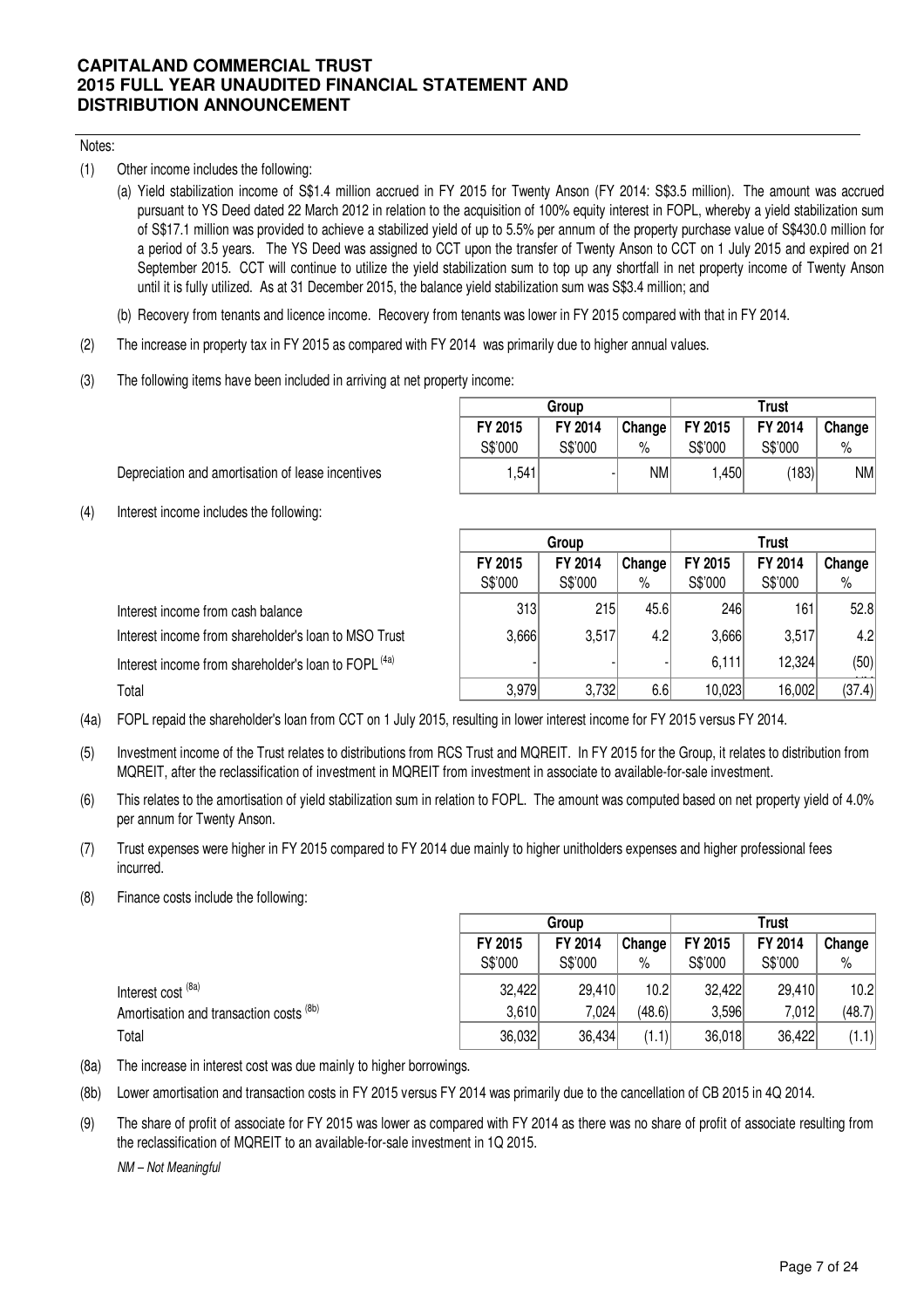(10) Share of profit of joint ventures relates to CCT's 60% interest of RCS Trust and CCT's 40% interest of MSO Trust, which are derived as follows:

|                                                                          | Group     |          |           |
|--------------------------------------------------------------------------|-----------|----------|-----------|
|                                                                          | FY 2015   | FY 2014  | Change    |
|                                                                          | S\$'000   | S\$'000  | $\%$      |
| Gross revenue (10a)                                                      | 155,931   | 139,496  | 11.8      |
| Property operating expenses <sup>(10b)</sup>                             | (43, 615) | (37,608) | 16.0      |
| Net property income                                                      | 112,316   | 101,888  | 10.2      |
| Finance costs <sup>(10b)</sup>                                           | (32, 652) | (21,047) | 55.1      |
| Net change in fair value of investment properties (10c)                  | 25,820    | 129,371  | (80.0)    |
| Net change in fair value of investment property under construction (10d) |           | 12,160   | <b>NM</b> |
| Trust and other expenses <sup>(10e)</sup>                                | (9,974)   | (9,760)  | 2.2       |
| Net profit of joint ventures (after tax)                                 | 95,510    | 212,612  | (55.1)    |

(10a) The increase was largely due to CapitaGreen which commenced operations in 2015.

(10b) The increase was mainly attributed to CapitaGreen whereby its finance costs and most of the property operating expenses were capitalized prior to the issuance of temporary occupation permit to CapitaGreen on 18 December 2014.

- (10c) The net change in fair value of investment properties in FY 2015 comprises S\$7.9 million gain for Raffles City (CCT's 60% interest) and S\$17.9 million gain for CapitaGreen (CCT's 40% interest) (FY 2014: S\$44.4 million gain for Raffles City and S\$85.0 million gain for CapitaGreen). CapitaGreen was valued on residual land basis prior to CapitaGreen obtaining its TOP. Upon TOP, CapitaGreen was valued as an operating asset, which resulted in the significant increase in valuation in 2014.
- (10d) This relates to the net change in fair value when CapitaGreen was still under construction.
- (10e) Includes asset management fees.
- (11) Gain on disposal of available-for-sale unquoted investment in FY 2014 relates to the gain realised in relation to the return of surplus assets of CCT's 7.4% interest in Malaysia Commercial Development Fund which was liquidated in 2014.
- (12) Dilution (loss) / gain on investment in associate relates to the marked-to-market (loss) / gain on the investment of MQREIT which was reclassified from an associate to an available-for-sale investment in 1Q 2015. This (loss)/gain does not affect distributable income.
- (13) This relates to the premium for the repurchase of CB 2015 with a principal amount of S\$120.8 million in FY 2014.
- (14) This relates to the net increase in property values as at 31 December 2015 based on independent valuations over its carrying values.
- (15) This relates mainly to tax expenses of FOPL.
- (16) Included in net tax and other adjustments are the following:

|                                                | Group   |         |           | Trust    |         |                  |
|------------------------------------------------|---------|---------|-----------|----------|---------|------------------|
|                                                | FY 2015 | FY 2014 | Change    | FY 2015  | FY 2014 | Change           |
|                                                | S\$'000 | S\$'000 | %         | S\$'000  | S\$'000 | $\%$             |
| Asset management fee paid and payable in Units | 3,841   | 3,701   | 3.8       | 3,841    | 3,701   | 3.8 <sub>l</sub> |
| Trustee's fees                                 | 644     | 620     | 3.9       | 644      | 620     | 3.9              |
| Amortisation and transaction costs             | 3,610   | 7.024   | (48.6)    | 3,596    | 7,012   | (48.7)           |
| Net profits from subsidiaries <sup>(16a)</sup> | (2,436) | (4,356) | (44.1)    |          |         |                  |
| Tax-exempt income retained (16b)               | (763)   |         | <b>NM</b> | (3, 187) | (3,422) | (6.9)            |
| Other items                                    | 1.8781  | 2,150   | (12.6)    | 596, ا   | 2,244   | (28.9)           |
| Total                                          | 6,774   | 9,139   | (25.9)    | 6,490    | 10,155  | (36.1)           |

- (16a) Included in net profits from subsidiaries were mainly profits from FOPL of S\$2.4 million (FY 2014: S\$4.3 million). Lower profits in FY 2015 was due mainly to the transfer of Twenty Anson to CCT wef 1 July 2015.
- (16b) This relates to net tax-exempt income from MQREIT retained. The amount has been retained for anticipated capital expenditure and/or distribution to unitholders. The amount for the Group of S\$0.8 million for FY 2015 relates to the net tax-exempt distribution when MQREIT has been classified as an available-for-sale investment. The amount for the Trust of S\$3.2 million for FY 2015 relates to MQREIT's net taxexempt distribution when it was classified both as an investment in associate and available-for-sale investment.
- (17) This relates to the distribution of CCT's tax-exempt income.
- (18) This relates mainly to CCT's 60% share of RCS Trust's taxable income. NM – Not Meaningful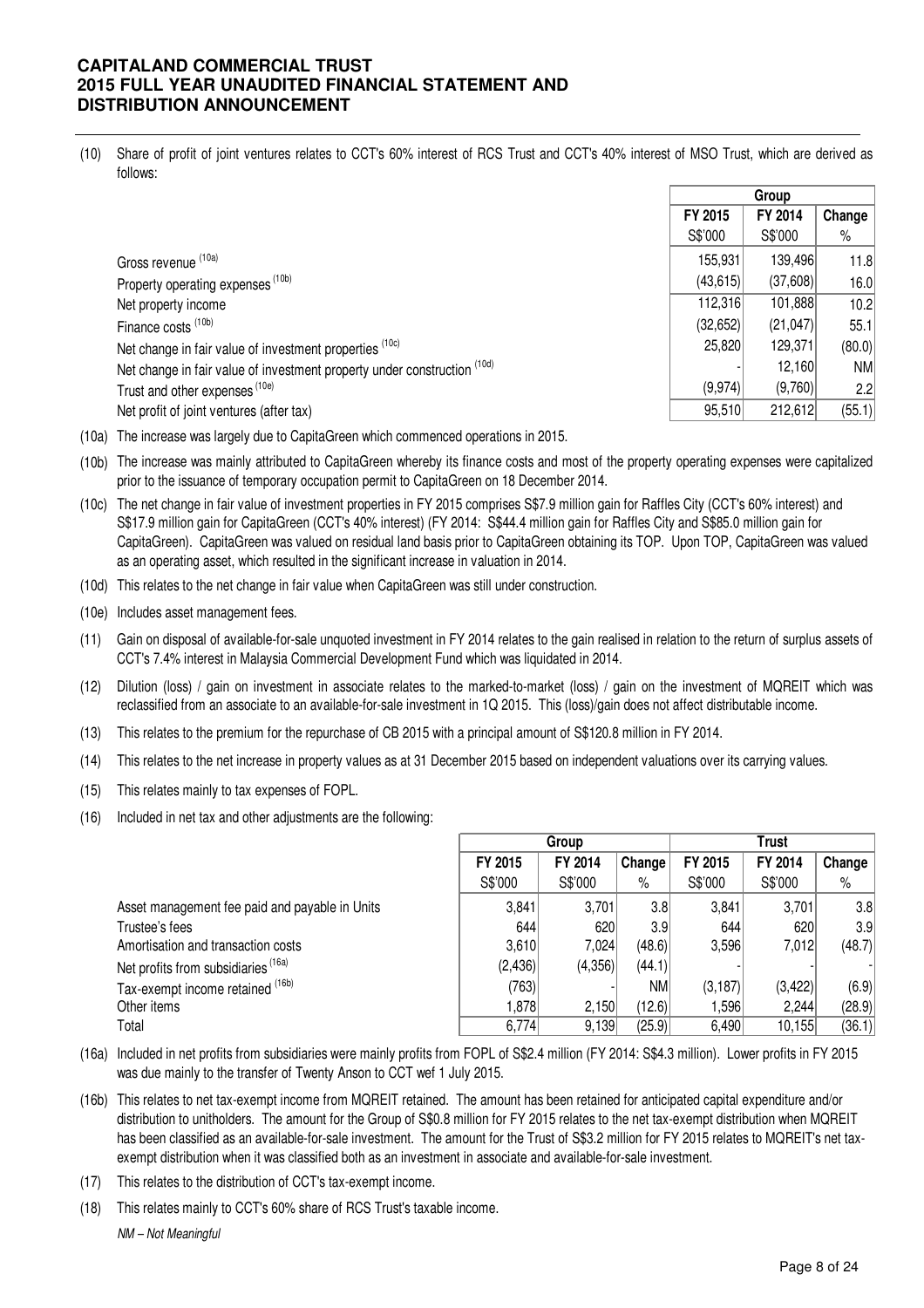### **1(b)(i) Statement of Financial Position as at 31 December 2015 vs 31 December 2014**

|                                          |             |             | <b>Trust</b><br>Group |                |             |             |           |
|------------------------------------------|-------------|-------------|-----------------------|----------------|-------------|-------------|-----------|
|                                          | <b>Note</b> | 31 Dec 2015 | 31 Dec 2014           | Change         | 31 Dec 2015 | 31 Dec 2014 | Change    |
|                                          |             | S\$'000     | S\$'000               | $\%$           | S\$'000     | S\$'000     | $\%$      |
| Non-current assets                       |             |             |                       |                |             |             |           |
| Plant and equipment                      |             | 1,272       | 1,453                 | (12.5)         | 1,272       | 1,440       | (11.7)    |
| Investment properties                    | 1           | 4,961,700   | 4,882,400             | 1.6            | 4,961,700   | 4,451,400   | 11.5      |
| Subsidiaries                             | 2           |             |                       | $\blacksquare$ | 167,657     | 435,576     | (61.5)    |
| Associate                                | 3           |             | 63,899                | <b>NM</b>      |             | 51,479      | <b>NM</b> |
| Available-for-sale investment            | 3           | 41,621      |                       | <b>NM</b>      | 41,621      |             | <b>NM</b> |
| Joint ventures                           | 4           | 1,452,447   | 1,427,895             | 1.7            | 997,780     | 984,933     | 1.3       |
| Intangible asset                         | 5           | 3,416       | 4,822                 | (29.2)         | 3,416       | 4,822       | (29.2)    |
| Financial derivatives                    | 6           | 5,611       | 1,160                 | <b>NM</b>      | 5,611       | 1,160       | <b>NM</b> |
| <b>Total non-current assets</b>          |             | 6,466,067   | 6,381,629             | 1.3            | 6,179,057   | 5,930,810   | 4.2       |
| <b>Current assets</b>                    |             |             |                       |                |             |             |           |
| Trade and other receivables              |             | 43,540      | 38,345                | 13.5           | 43,451      | 37,576      | 15.6      |
| Cash and cash equivalents                |             | 81,212      | 101,085               | (19.7)         | 67,151      | 76,719      | (12.5)    |
| Financial derivatives                    | 7           | 1,726       |                       | <b>NM</b>      | 1,726       |             | <b>NM</b> |
| <b>Total current assets</b>              |             | 126,478     | 139,430               | (9.3)          | 112,328     | 114,295     | (1.7)     |
| <b>Total assets</b>                      | 8           | 6,592,545   | 6,521,059             | 1.1            | 6,291,385   | 6,045,105   | 4.1       |
| <b>Current liabilities</b>               |             |             |                       |                |             |             |           |
| Trade and other payables                 | 9           | 37,263      | 47,355                | (21.3)         | 199,900     | 39,415      | <b>NM</b> |
| Current portion of security deposits     |             | 8,611       | 11,437                | (24.7)         | 8,611       | 10,876      | (20.8)    |
| Interest-bearing liabilities             | 10          |             | 270,000               | <b>NM</b>      |             | 270,000     | <b>NM</b> |
| Current tax payable                      |             | 64          | 3                     | <b>NM</b>      | 60          |             | <b>NM</b> |
| <b>Total current liabilities</b>         |             | 45,938      | 328,795               | (86.0)         | 208,571     | 320,291     | (34.9)    |
| Non-current liabilities                  |             |             |                       |                |             |             |           |
| Non-current portion of security deposits |             | 31,848      | 28,300                | 12.5           | 31,848      | 23,510      | 35.5      |
| Interest-bearing liabilities             | 11          | 1,083,623   | 800,972               | 35.3           | 1,083,623   | 800,972     | 35.3      |
| Convertible bonds                        | 12          | 171,281     | 169,206               | 1.2            | 171,281     | 169,206     | 1.2       |
| Financial derivatives                    | 13          | 25,719      | 40,298                | (36.2)         | 25,719      | 40,298      | (36.2)    |
| <b>Total non-current liabilities</b>     |             | 1,312,471   | 1,038,776             | 26.3           | 1,312,471   | 1,033,986   | 26.9      |
| <b>Total liabilities</b>                 |             | 1,358,409   | 1,367,571             | (0.7)          | 1,521,042   | 1,354,277   | 12.3      |
| Net assets                               |             | 5,234,136   | 5,153,488             | 1.6            | 4,770,343   | 4,690,828   | 1.7       |
| Unitholders' funds                       |             | 5,234,136   | 5,153,488             | 1.6            | 4,770,343   | 4,690,828   | 1.7       |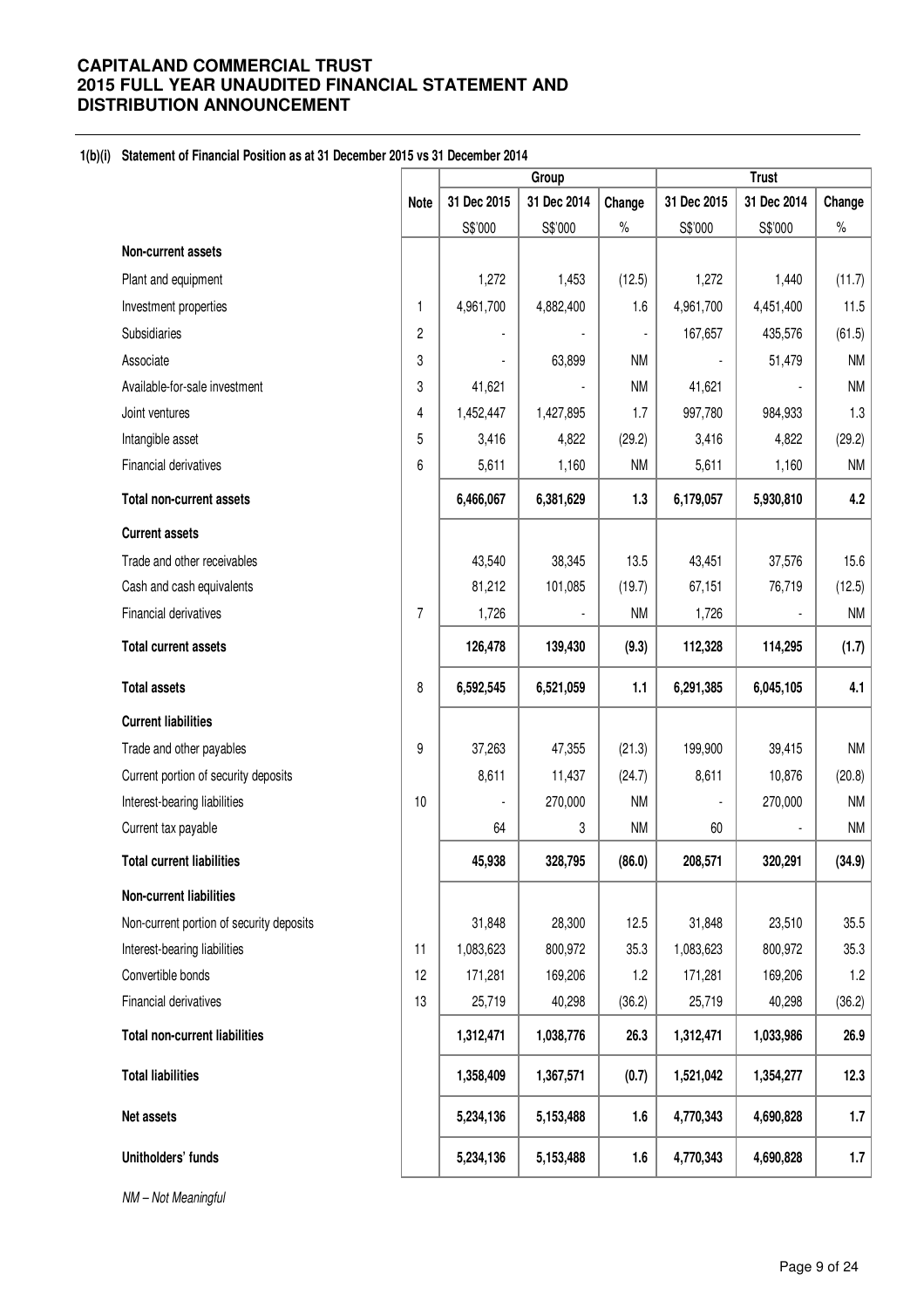#### Notes:

- (1) The increase in the value of the Group's investment properties was mainly due to the increase in property values arising from valuations done as at 31 December 2015. For the Trust, the transfer of Twenty Anson to CCT from FOPL on 1 July 2015 has additionally contributed to the increase.
- (2) This relates to the investments in wholly-owned subsidiaries, CCT MTN Pte. Ltd. of S\$1 and FOPL of S\$167.7 million as at 31 December 2015 (31 December 2014: CCT MTN Pte. Ltd. of S\$1 and FOPL of S\$435.6 million). The decrease in investments in FOPL as at 31 December 2015 as compared with 31 December 2014 was due to the repayment of shareholder's loan of S\$267.9 million by FOPL on 1 July 2015.
- (3) The investment in MQREIT is reclassified from an investment in associate as at 31 December 2014 to available-forsale investment in 1Q 2015. The decline in value of the available-for-sale investment as compared to investment in associate was due to the decline in unit price of MQREIT as well as the weakening of the Malaysian Ringgit against Singapore Dollar.
- (4) This relates to 60% interest in RCS Trust and 40% interest in MSO Trust (including the unitholders' loans to MSO Trust).
- (5) This relates primarily to the unamortised yield stabilization sum receivable by the Group in relation to Twenty Anson.
- (6) This relates to the fair values of cross currency swaps.
- (7) This relates to the fair values of interest rate swaps.
- (8) Total assets were S\$6,592.5 million as at 31 December 2015 (31 December 2014: S\$6,521.1 million). Total deposited property value, including CCT's 60% interest in RCS Trust and 40% interest in MSO Trust as at 31 December 2015 was S\$7,721.5 million (31 December 2014: S\$7,633.6 million).
- (9) The increase in Trade and other payables of the Trust as at 31 December 2015 as compared to 31 December 2014 was due mainly to balance purchase consideration payable by the Trust to its subsidiary, FOPL, in respect of the transfer of Twenty Anson on 1 July 2015. The amount is expected to be settled upon the liquidation of FOPL.
- (10) As at 31 December 2014, this relates to the S\$70.0 million and S\$200.0 million fixed rate notes which were refinanced.
- (11) Interest-bearing liabilities under non-current liabilities as at 31 December 2015 comprised:
	- a) Unsecured fixed rate notes totaling S\$150.0 million and JPY24.9 billion (hedged via cross currency swaps to S\$323.3 million); and
	- b) Unsecured bank borrowings of S\$650.0 million.
- (12) This relates to the liability component of CB 2017 of principal amount S\$175.0 million which was measured at amortised cost.
- (13) This relates to the fair values of cross currency swaps.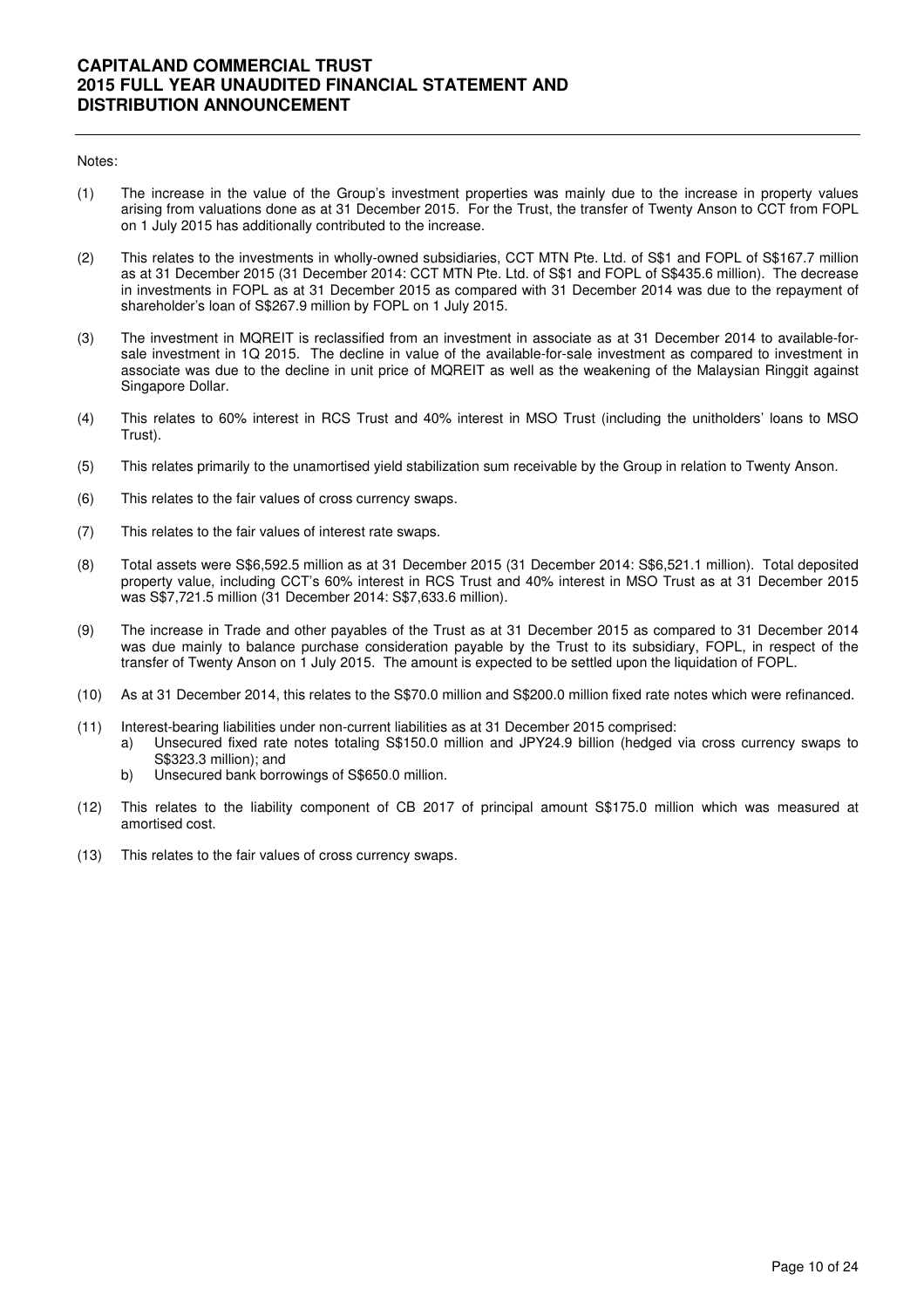### **1(b)(ii) Aggregate amount of borrowings and debt securities**

|                                                 | <b>Group and Trust</b>   |             |           |  |
|-------------------------------------------------|--------------------------|-------------|-----------|--|
|                                                 | 31 Dec 2015              | 31 Dec 2014 | Change    |  |
|                                                 | S\$'000                  | S\$'000     | %         |  |
| Unsecured borrowings                            |                          |             |           |  |
| Amount repayable after one year                 | 1,258,918                | 975,769     | 29.0      |  |
| Less: Unamortised portion of transactions costs | (4,014)                  | (5,591)     | (28.2)    |  |
| Net repayable after one year                    | 1,254,904                | 970,178     | 29.3      |  |
| Amount repayable within one year                | $\overline{\phantom{0}}$ | 270,000     | <b>NM</b> |  |
| <b>Total unsecured borrowings</b>               | 1,254,904                | 1,240,178   | 1.2       |  |

# **For information only** (1)

CCT's 60% share of RCS Trust's and CCT's 40% share of MSO Trust's aggregate amount of borrowings are as follows:

|                                                 |                       | For information only     |           |  |  |
|-------------------------------------------------|-----------------------|--------------------------|-----------|--|--|
|                                                 | 31 Dec 2015           | 31 Dec 2014              | Change    |  |  |
|                                                 | <i><b>S\$'000</b></i> | <i>S\$'000</i>           | %         |  |  |
| <b>Secured borrowings</b>                       |                       |                          |           |  |  |
| Amount repayable after one year                 | 356,000 (2)           | 946,000                  | (62.4)    |  |  |
| Less: Unamortised portion of transactions costs | (1,764)               | (3, 477)                 | (49.3)    |  |  |
| Net repayable after one year                    | 354,236               | 942,523                  | (62.4)    |  |  |
| Amount repayable within one year                | 626,400 $(3)$         |                          | <b>NM</b> |  |  |
| Less: Unamortised portion of transactions costs | (742)                 | $\overline{\phantom{a}}$ | <b>NM</b> |  |  |
| Net repayable within one year                   | 625,658               | $\blacksquare$           | <b>NM</b> |  |  |
| <b>Total secured borrowings</b>                 | 979,894               | 942,523                  | 4.0       |  |  |
| $\cdots$                                        |                       |                          |           |  |  |

Notes:

- (1) CCT's share in the aggregate borrowings of RCS Trust and MSO Trust are not included under total borrowings in the statement of financial position.
- (2) This relates to MSO Trust's borrowings of S\$356.0 million (CCT's 40.0% share) due in 2020.
- (3) This relates to RCS Trust's borrowings of S\$624.6 million (CCT's 60.0% share) due in June 2016.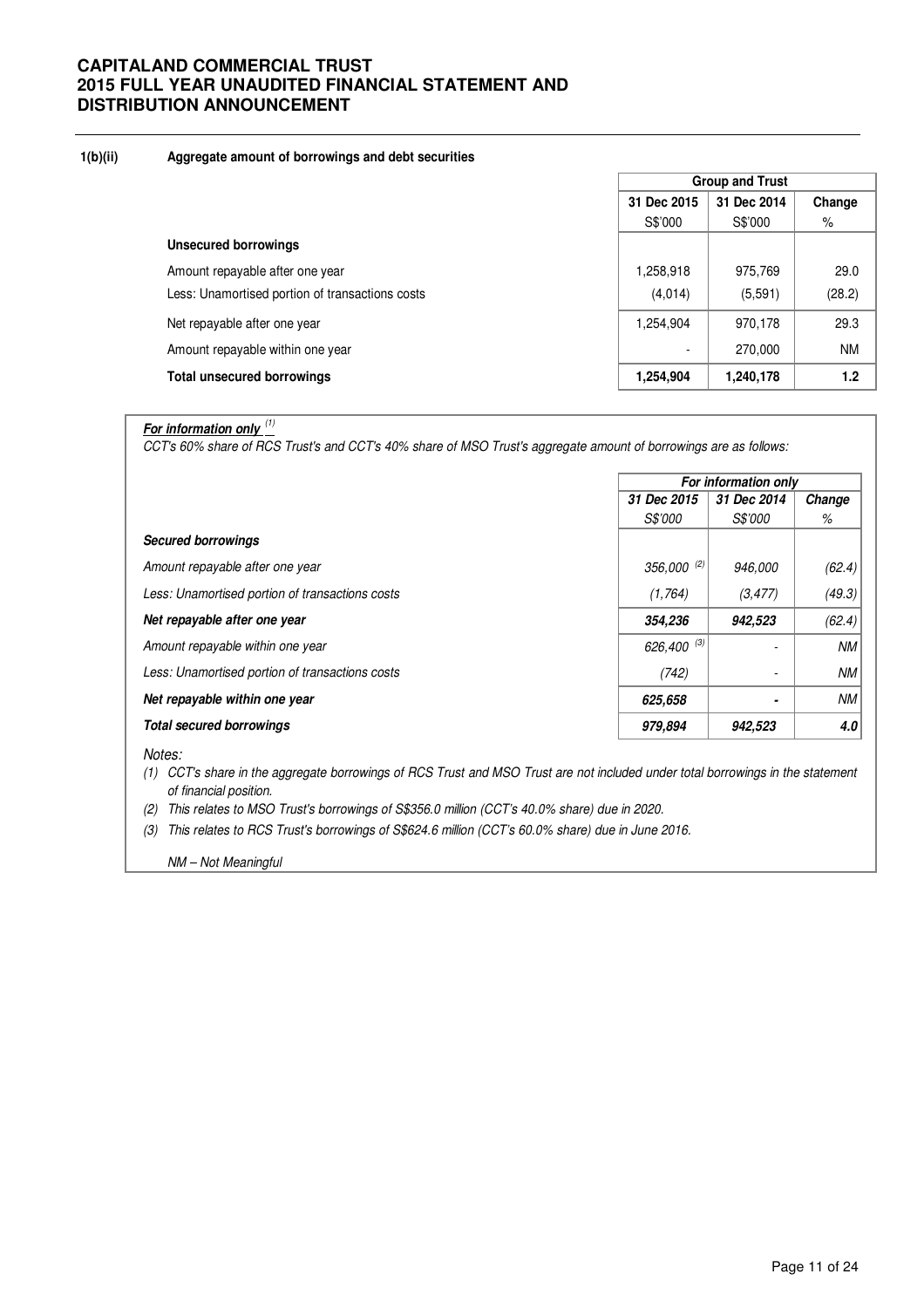**1(c)(i) Statement of Cash Flow (4Q 2015 vs 4Q 2014)** 

|                                                         |                | Group     |           |  |
|---------------------------------------------------------|----------------|-----------|-----------|--|
|                                                         |                | 4Q 2015   | 4Q 2014   |  |
|                                                         | <b>Note</b>    | S\$'000   | S\$'000   |  |
| <b>Operating activities</b>                             |                |           |           |  |
| Total return for the period before tax                  |                | 97,108    | 185,123   |  |
| Adjustments for:                                        |                |           |           |  |
| Share of profit of associate and joint ventures         |                | (29,040)  | (119,272) |  |
| Amortisation of lease incentives                        |                | 308       | 322       |  |
| Amortisation of intangible asset                        |                | 271       | 452       |  |
| Depreciation of plant and equipment                     |                | 79        | 90        |  |
| Finance costs                                           |                | 9,593     | 8,805     |  |
| Interest income                                         |                | (1,051)   | (952)     |  |
| Asset management fees paid and payable in Units         |                | 967       | 926       |  |
| Net increase in fair value of investment properties     |                | (29, 059) | (27, 877) |  |
| Operating income before working capital changes         |                | 49,176    | 47,617    |  |
| Changes in working capital                              |                |           |           |  |
| Trade and other receivables                             |                | (471)     | (302)     |  |
| Trade and other payables                                |                | (3, 465)  | (2, 298)  |  |
| Security deposits                                       |                | 409       | 1,381     |  |
| Cash generated from operating activities                |                | 45,649    | 46,398    |  |
| Income tax paid                                         |                |           |           |  |
| Net cash from operating activities                      |                | 45,649    | 46,398    |  |
| <b>Investing activities</b>                             |                |           |           |  |
| Capital expenditure on investment properties            |                | (6, 565)  | (6, 181)  |  |
| Purchase of plant and equipment                         |                | (47)      | (156)     |  |
| Distributions received from associate and joint venture |                | 20,724    | 20,465    |  |
| Interest income received                                |                | 249       | 46        |  |
| Loan to joint venture                                   |                |           | (4,800)   |  |
| Net cash from investing activities                      |                | 14,361    | 9,374     |  |
| <b>Financing activities</b>                             |                |           |           |  |
| Interest paid                                           |                | (9,580)   | (8,232)   |  |
| Distribution to unitholders                             |                | (6,370)   | (6, 292)  |  |
| Redemption of convertible bonds                         |                |           | (250)     |  |
| Proceeds from interest-bearing liabilities              | 1              | 176,000   | 80,000    |  |
| Repayment of interest-bearing liabilities               | $\overline{c}$ | (200,000) | (75,000)  |  |
| Net cash used in financing activities                   |                | (39, 950) | (9,774)   |  |
| Net increase in cash and cash equivalents               |                | 20,060    | 45,998    |  |
| Cash and cash equivalents at beginning of period        |                | 61,152    | 55,087    |  |
| Cash and cash equivalents at end of period              |                | 81,212    | 101,085   |  |

Notes:

(1) This relates to the proceeds from bank borrowings.

(2) This relates to the repayment of S\$200.0 million fixed rate notes.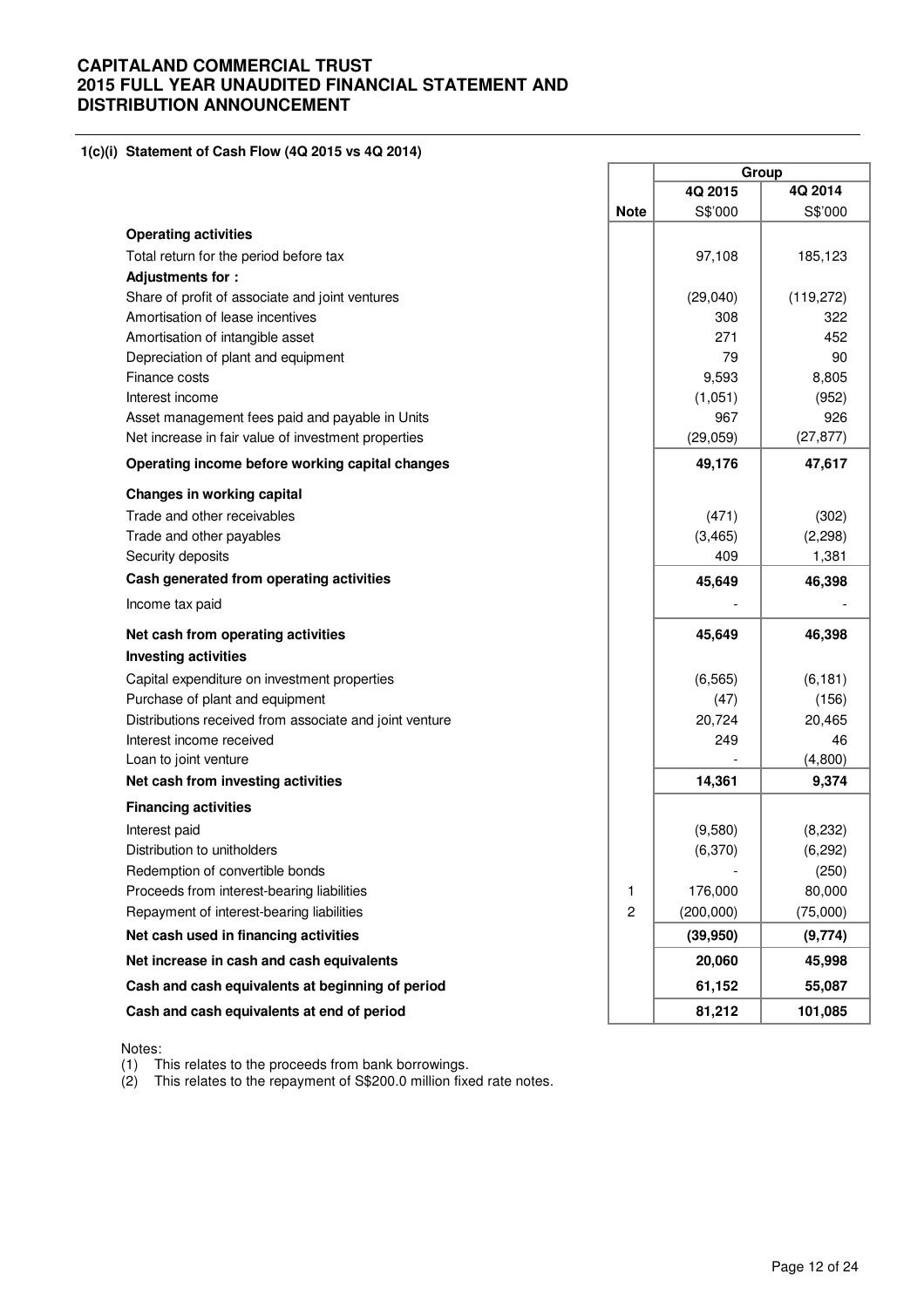**1(c)(ii) Statement of Cash Flow (FY 2015 vs FY 2014)**

|                                                                                      |                | Group      |            |
|--------------------------------------------------------------------------------------|----------------|------------|------------|
|                                                                                      | <b>Note</b>    | FY 2015    | FY 2014    |
|                                                                                      |                | S\$'000    | S\$'000    |
| <b>Operating activities</b>                                                          |                |            |            |
| Total return for the year before tax                                                 |                | 307,429    | 448,885    |
| Adjustments for:                                                                     |                |            |            |
| Share of profit of associate and joint ventures                                      |                | (97, 330)  | (217, 357) |
| Amortisation of lease incentives                                                     |                | 1,238      | (330)      |
| Amortisation of intangible asset                                                     |                | 1,406      | 3,512      |
| Depreciation of plant and equipment                                                  |                | 303        | 330        |
| Finance costs                                                                        |                | 36,032     | 36,434     |
| Interest income                                                                      |                | (3,979)    | (3,732)    |
| Premium on repurchase of convertible bonds                                           |                |            | 2,713      |
| Asset management fees paid and payable in Units                                      |                | 3,841      | 3,701      |
| Net gain in fair value of investment properties                                      |                | (66, 452)  | (81, 219)  |
| Dilution loss on investment in associate                                             |                | 18,903     |            |
| Gain on disposal of available-for-sale unquoted investment                           |                |            | (226)      |
| Foreign exchange loss                                                                |                | 353        | 375        |
| Distribution from available-for-sale investment                                      |                | (871)      |            |
| Operating income before working capital changes                                      |                | 200,873    | 193,086    |
| <b>Changes in working capital</b>                                                    |                |            |            |
| Trade and other receivables                                                          |                | (2,360)    | (201)      |
| Trade and other payables                                                             |                | (2, 329)   | (5, 815)   |
| Security deposits                                                                    |                | 723        | 1,439      |
| Cash generated from operations                                                       |                | 196,907    | 188,509    |
| Income tax paid                                                                      |                | (88)       | (4)        |
| Net cash generated from operating activities                                         |                | 196,819    | 188,505    |
| <b>Investing activities</b>                                                          |                |            |            |
| Capital expenditure on investment properties                                         |                | (21, 131)  | (29, 817)  |
| Purchase of plant and equipment                                                      |                | (173)      | (259)      |
| Capital redemption and return of cash from available-for-sale unquoted<br>investment |                |            | 232        |
| Distribution received from available-for-sale investment                             |                | 786        |            |
| Distributions received from associate & joint venture                                |                | 87,167     | 86,146     |
| Interest income received                                                             |                | 1,020      | 200        |
| Loan to joint venture                                                                |                | (4,000)    | (4,800)    |
| Net cash from investing activities                                                   |                | 63,669     | 51,702     |
| <b>Financing activities</b>                                                          |                |            |            |
| Interest paid                                                                        |                | (33, 418)  | (30, 673)  |
| Borrowing transaction costs paid                                                     |                |            | (12)       |
| Distribution to unitholders                                                          |                | (251, 943) | (242, 766) |
| Repurchase of convertible bonds                                                      |                |            | (169, 735) |
| Proceeds from interest-bearing liabilities                                           | 1              | 490,000    | 295,000    |
| Repayment of interest-bearing liabilities                                            | $\overline{c}$ | (485,000)  | (75,000)   |
| Net cash used in financing activities                                                |                | (280, 361) | (223, 186) |
| Net (decrease) / increase in cash and cash equivalents                               |                | (19, 873)  | 17,021     |
| Cash and cash equivalents at beginning of the year                                   |                | 101,085    | 84,064     |
| Cash and cash equivalents at end of the year                                         |                | 81,212     | 101,085    |
|                                                                                      |                |            |            |

Notes:

(2) This relates to the repayment of CCT's S\$270.0 million fixed rate notes and S\$215.0 million bank borrowings.

<sup>(1)</sup> This relates to proceeds from S\$290.0 million of bank borrowings, issuance of S\$100.0 million fixed rate notes and JPY8.6 billion floating rate notes due 2023. The JPY8.6 billion proceeds have been hedged via cross currency interest rate swap to notional principal amount of S\$100.0 million at fixed interest rate of 3.05% per annum.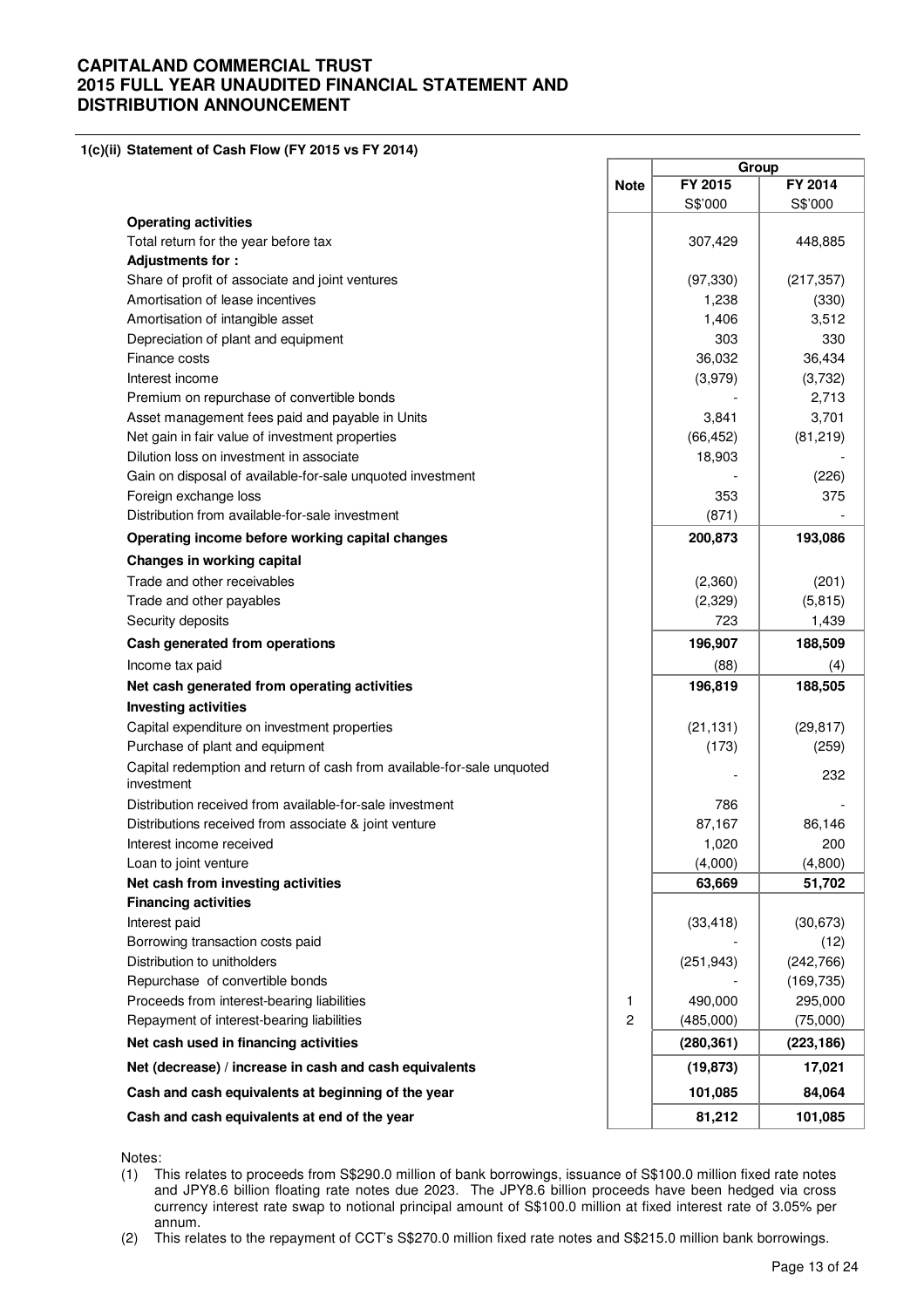### **1(d)(i) Statement of movement in unitholders' funds (4Q 2015 vs 4Q 2014)**

|                                                                                     |             | Group     |           | <b>Trust</b> |           |
|-------------------------------------------------------------------------------------|-------------|-----------|-----------|--------------|-----------|
|                                                                                     | <b>Note</b> | 4Q 2015   | 4Q 2014   | 4Q 2015      | 4Q 2014   |
|                                                                                     |             | S\$'000   | S\$'000   | S\$'000      | S\$'000   |
| Net assets at beginning of period                                                   |             | 5,136,999 | 4,958,165 | 4,680,881    | 4,589,897 |
| <b>Operations</b>                                                                   |             |           |           |              |           |
| Total return for the period                                                         |             | 97,050    | 185,122   | 90,059       | 88,096    |
| Unitholders' transactions                                                           |             |           |           |              |           |
| Creation of units:                                                                  |             |           |           |              |           |
| - Units issued in respect of RCS Trust's asset management fees                      |             | 2,211     | 2,186     | 2,211        | 2,186     |
| - Asset management fee paid in Units                                                |             | 956       | 934       | 956          | 934       |
| - Conversion of convertible bonds                                                   |             |           | 5,412     |              | 5,412     |
| Repurchase and redemption of convertible bonds                                      |             |           | (37, 111) |              | (37, 120) |
| Net increase / (decrease) in net assets resulting from unitholders'<br>transactions |             | 3,167     | (28, 579) | 3,167        | (28, 588) |
| <b>Movement in reserves</b>                                                         |             |           |           |              |           |
| - Available-for-sale reserve                                                        | 1           | (2,746)   |           | (2,746)      |           |
| - Capital reserves                                                                  | 2           |           | 36,650    |              | 36,650    |
| - Foreign currency translation reserves                                             | 3           |           | (3, 340)  |              |           |
| - Hedging reserves                                                                  | 4           | (334)     | 5,470     | (1,018)      | 4,773     |
| Net (decrease) / increase in net assets resulting from movement in                  |             | (3,080)   | 38,780    | (3,764)      | 41,423    |
| Net increase in net assets                                                          |             | 97,137    | 195,323   | 89,462       | 100,931   |
| Net assets at end of period                                                         |             | 5,234,136 | 5,153,488 | 4,770,343    | 4,690,828 |

Notes**:** 

- (1) This relates to marked to market movement of MQREIT which has been classified as an available-for-sale investment.
- (2) The movement in capital reserves for the Trust and the Group in 4Q 2014 relates to the option value of principal amount of S\$5.0 million CB 2015 that were converted into Units and the transfer to revenue reserve of the option value of CB 2015.
- (3) The movement in foreign currency translation reserves in 4Q 2014 relates to movement in translating CCT's 30% interest in MQREIT when it was classified as an investment in associate.
- (4) The movement in hedging reserves for the Trust relates to the fair value changes of the cross currency and interest rate swaps and the revaluation of JPY notes. Included in movement for the Group was the Group's 40% share of MSO Trust's movement in hedging reserves.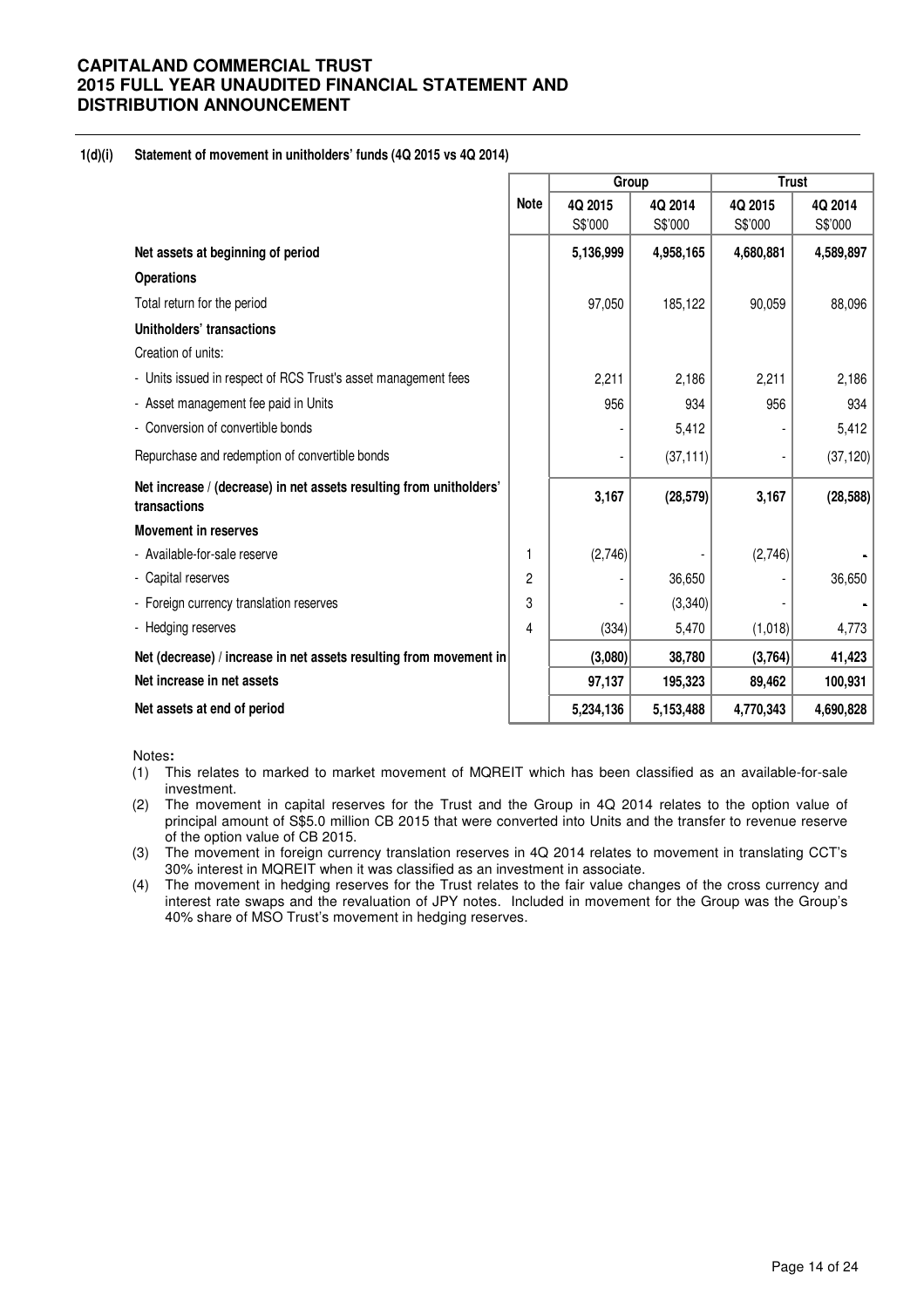### **1(d)(ii) Statement of movement in unitholders' funds (FY 2015 vs FY 2014)**

|                                                                                |             | Group      |            | <b>Trust</b> |            |
|--------------------------------------------------------------------------------|-------------|------------|------------|--------------|------------|
|                                                                                | <b>Note</b> | FY 2015    | FY 2014    | FY 2015      | FY 2014    |
|                                                                                |             | S\$'000    | S\$'000    | S\$'000      | S\$'000    |
| Net assets as at beginning of the year                                         |             | 5,153,488  | 4,912,713  | 4,690,828    | 4,582,357  |
| <b>Operations</b>                                                              |             |            |            |              |            |
| Net increase in net assets resulting from operations                           |             | 307,280    | 448,882    | 317,187      | 315,758    |
| Unitholders' transactions                                                      |             |            |            |              |            |
| Creation of new units:                                                         |             |            |            |              |            |
| - Units issued in respect of RCS Trust's asset management fees                 |             | 8,846      | 8,662      | 8,846        | 8,662      |
| - Asset management fee paid in Units                                           |             | 3,800      | 3,650      | 3,800        | 3,650      |
| - Conversion of convertible bonds                                              |             |            | 74,304     |              | 74,304     |
| Repurchase and redemption of convertible bonds                                 |             |            | (37, 111)  |              | (37, 120)  |
| Distributions to unitholders                                                   |             | (251, 943) | (242, 766) | (251, 943)   | (242, 766) |
| Net decrease in net assets resulting from unitholders'<br>transactions         |             | (239, 297) | (193, 261) | (239, 297)   | (193, 270) |
| <b>Movement in reserves</b>                                                    |             |            |            |              |            |
| - Available-for-sale reserve                                                   | 1           | (12, 486)  |            | (12, 486)    |            |
| - Capital reserves                                                             | 2           |            | (17, 869)  |              | (17, 869)  |
| - Foreign currency translation reserves                                        | 3           | 10,010     | (2,013)    |              |            |
| - Hedging reserves                                                             | 4           | 15,141     | 5,036      | 14,111       | 3,852      |
| Net increase / (decrease) in net assets resulting from movement<br>in reserves |             | 12,665     | (14, 846)  | 1,625        | (14, 017)  |
| Net increase in net assets                                                     |             | 80,648     | 240,775    | 79,515       | 108,471    |
| Net assets as at end of the year                                               |             | 5,234,136  | 5,153,488  | 4,770,343    | 4,690,828  |

Notes**:** 

- (1) This relates to marked to market movement of MQREIT's unit trading price.
- (2) The movement in capital reserves for the Trust and the Group in FY 2014 relates transfer of the option value of CB 2015 and include the option value of principal amount of S\$69.3 million CB 2015 that were converted Units and the principal amount of S\$120.8 million CB 2015 that were repurchased.
- (3) For FY 2015, the movement in foreign currency translation reserves was in relation to MQREIT being reclassified from an investment as an associate to an available-for-sale investment.
- (4) The movement in hedging reserves for the Trust relates to the fair value changes of the cross currency and interest rate swaps and the revaluation of JPY notes. Included in movement for the Group was the Group's 40% share of MSO Trust's movement in hedging reserves.

#### **Convertible Bonds**

CCT has the following Convertible Bonds outstanding as at 31 December 2015:

| <b>Principal Amount Outstanding</b> | <b>Maturity Date</b> | <b>Conversion Price</b><br>per Unit as at<br>31 December 2015 |
|-------------------------------------|----------------------|---------------------------------------------------------------|
| <b>CB 2017</b>                      |                      |                                                               |
| S\$175.0 million 2.5 per cent.      | 12 September 2017    | 1.5409                                                        |

Assuming all the CB 2017 were fully converted based on the conversion price, the number of new units to be issued would be 113,569,991, representing 3.8% of the total number of CCT units in issue as at 31 December 2015 (2,952,931,319 Units). In comparison, this was against 110,305,704 Units at the conversion price of S\$1.5865 as at 31 December 2014, representing 3.7% of the total number of CCT units in issue as at 31 December 2014 (2,944,849,310 Units).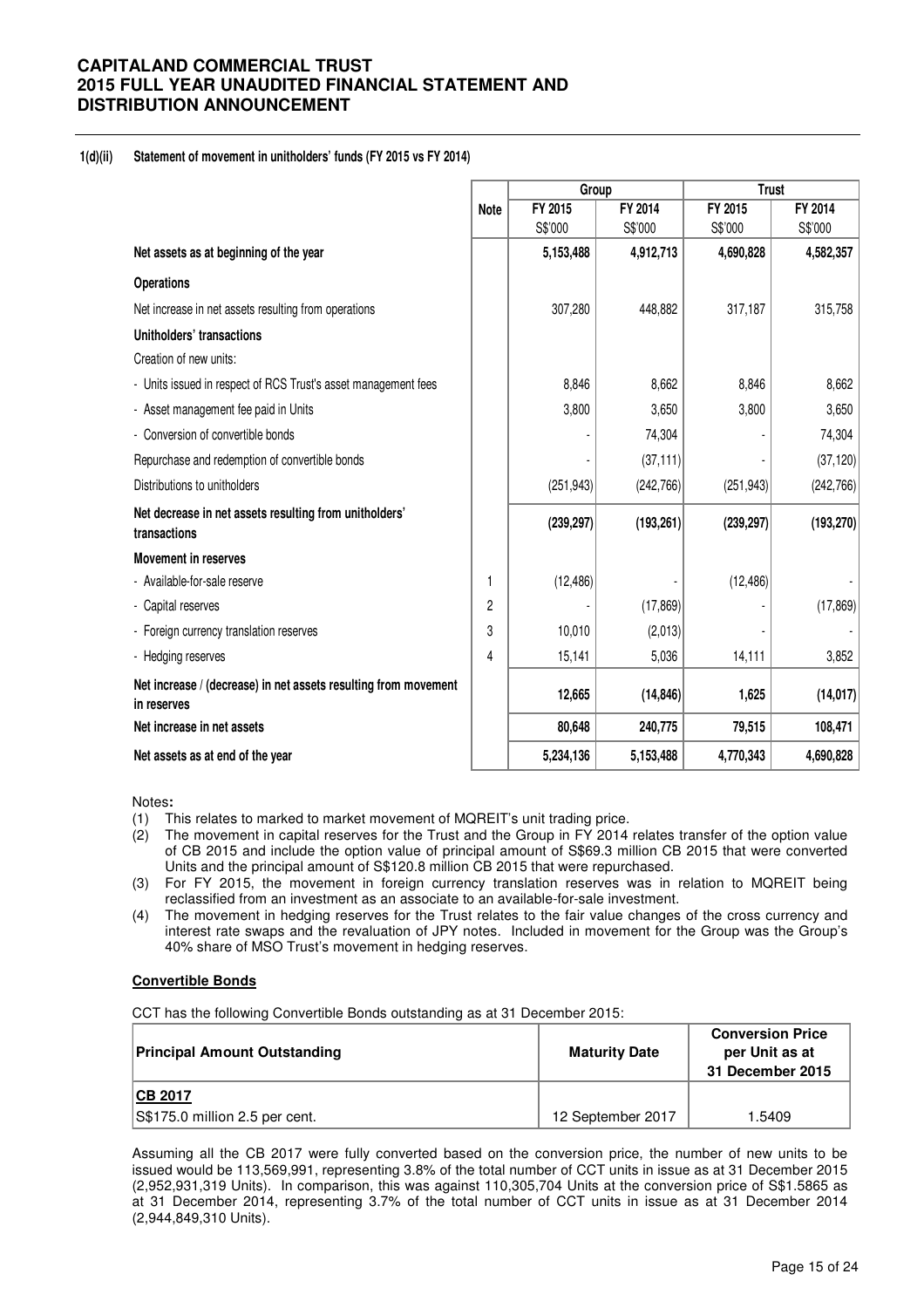### **1(e)(i) Details of any change in the units (4Q 2015 vs 4Q 2014)**

|                                                                                                  | 4Q 2015<br><b>Units</b> | 4Q 2014<br>Units |  |
|--------------------------------------------------------------------------------------------------|-------------------------|------------------|--|
| Units in issue as at beginning of period                                                         | 2,950,563,218           | 2,938,710,888    |  |
| Issue of new Units:<br>- in settlement of the asset management fee in relation to RCS Trust      | 1,653,441               | 1,363,626        |  |
| - in settlement of the asset management fees in relation to<br>Wilkie Edge and One George Street | 714,660                 | 582,276          |  |
| - conversion of convertible bonds                                                                |                         | 4,192,520        |  |
| Units in issue as at end of period                                                               | 2,952,931,319           | 2,944,849,310    |  |

**Group and Trust**

### **1(e)(ii) Details of any change in the units (FY 2015 vs FY 2014)**

|                                                                                                                                                     | <b>Group and Trust</b> |                  |  |
|-----------------------------------------------------------------------------------------------------------------------------------------------------|------------------------|------------------|--|
|                                                                                                                                                     | FY 2015<br>Units       | FY 2014<br>Units |  |
| Units in issue as at beginning of year                                                                                                              | 2,944,849,310          | 2,878,774,346    |  |
| Issue of new Units:<br>- in settlement of the asset management fee in relation<br>to CCT's 60% interest in Raffles City Singapore through RCS Trust | 5,652,478              | 5,636,310        |  |
| - in settlement of the asset management fees in relation<br>to Wilkie Edge and One George Street                                                    | 2,429,531              | 2,372,249        |  |
| . conversion of convertible bonds                                                                                                                   | ۰                      | 58,066,405       |  |
| Units in issue as at end of year                                                                                                                    | 2,952,931,319          | 2,944,849,310    |  |

### **2 Whether the figures have been audited or reviewed, and in accordance with which auditing standard or practice**

The figures have not been audited nor reviewed by our auditors.

**3 Where the figures have been audited or reviewed, the auditors' report (including any qualifications or emphasis of matter)** 

Not applicable.

#### **4 Whether the same accounting policies and methods of computation as in the issuer's most recent audited annual financial statements have been applied**

The accounting policies and methods of computation applied in the financial statements for the current reporting period are consistent with the audited financial statements for the year ended 31 December 2014.

#### **5 If there are any changes in the accounting policies and methods of computation, including any required by an accounting standard, what has changed, as well as the reasons for, and the effect of, the change**

Nil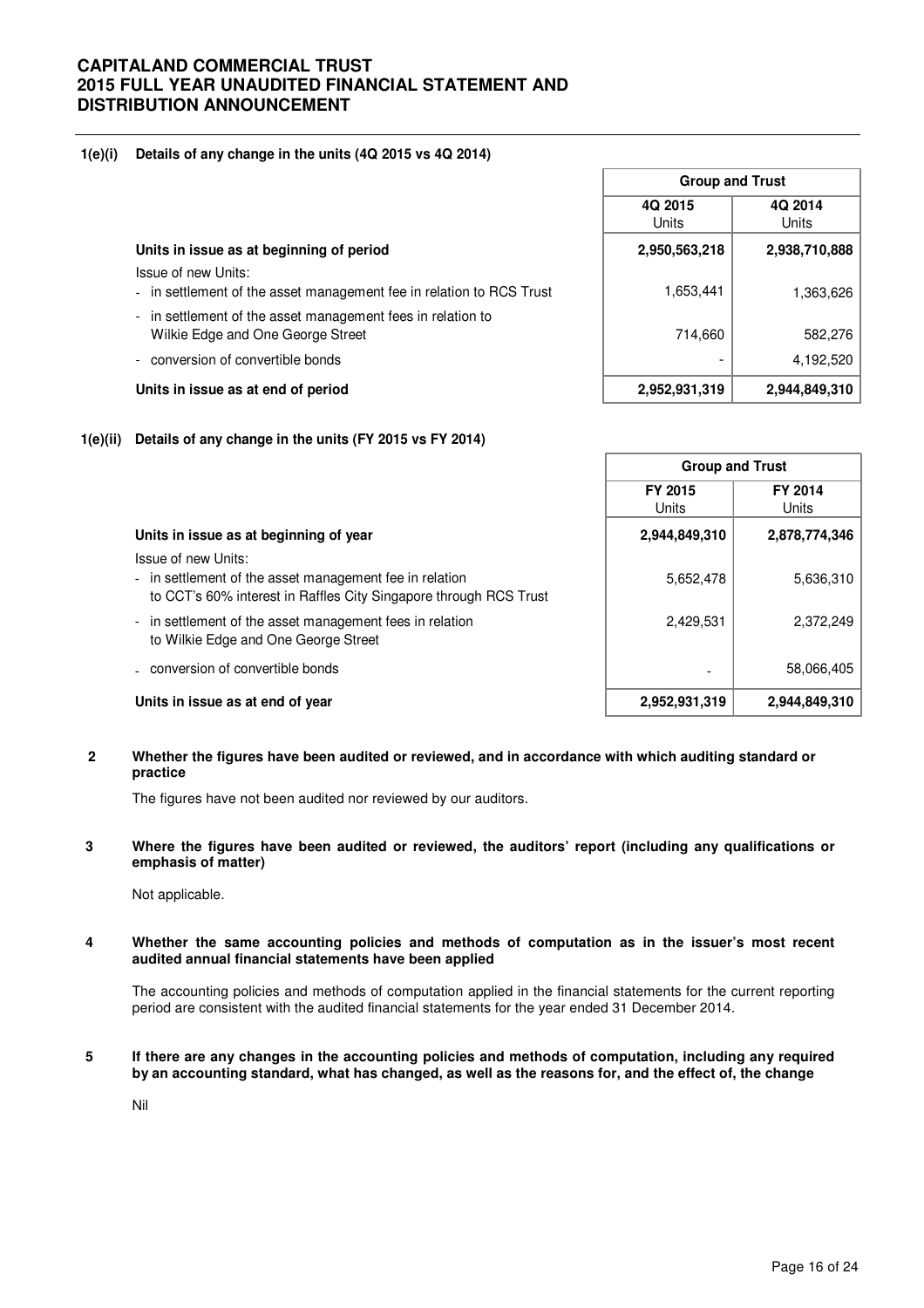### **6 Earnings per unit ("EPU") and distribution per unit ("DPU") for the financial period**

### **EPU (4Q 2015 vs 4Q 2014)**

|                                                                              |                | Group         |               |               | <b>Trust</b>  |
|------------------------------------------------------------------------------|----------------|---------------|---------------|---------------|---------------|
|                                                                              | <b>Note</b>    | 4Q 2015       | 4Q 2014       | 4Q 2015       | 4Q 2014       |
| <b>Basic EPU</b><br>Weighted average number of Units in issue                |                | 2,952,107,632 | 2,942,452,473 | 2,952,107,632 | 2,942,452,473 |
| Based on weighted average number of Units<br>in issue                        |                | 3.29c         | 6.29c         | 3.05c         | 2.99c         |
| <b>Diluted EPU</b><br>Weighted average number of Units in issue<br>(diluted) |                | 3,065,677,623 | 3,052,758,177 | 3.065.677.623 | 3,052,758,177 |
| Based on weighted average number of Units<br>in issue (diluted)              | $\overline{2}$ | 3.22c         | 6.12c         | 2.99c         | 2.94c         |

### **EPU (FY 2015 vs FY 2014)**

|                                                                              |                | Group         |               | <b>Trust</b>  |               |  |
|------------------------------------------------------------------------------|----------------|---------------|---------------|---------------|---------------|--|
|                                                                              | <b>Note</b>    | FY 2015       | FY 2014       | FY 2015       | FY 2014       |  |
| <b>Basic EPU</b><br>Weighted average number of Units in issue                |                | 2,948,985,161 | 2,913,575,904 | 2,948,985,161 | 2,913,575,904 |  |
| Based on weighted average number of Units<br>in issue                        | 1              | 10.42c        | 15.41c        | 10.76¢l       | 10.84¢        |  |
| <b>Diluted EPU</b><br>Weighted average number of Units in issue<br>(diluted) |                | 3.062,555,152 | 3,023,881,608 | 3,062,555,152 | 3,023,881,608 |  |
| Based on weighted average number of Units<br>in issue (diluted)              | $\overline{2}$ | 10.24c        | 15.06c        | 10.57¢l       | 10.65c        |  |

#### Notes:

- (1) In computing the basic EPU, total return for the period after tax and the weighted average number of Units outstanding during the period were used.
- (2) In computing the diluted EPU, the total return for the period after tax and the weighted average number of Units outstanding during the period were adjusted for the effects of all dilutive potential Units arising from the assumed conversion of the outstanding convertible bonds to Units.

### **Distribution per unit ("DPU")**

In computing 4Q 2015 and FY 2015 DPU, the number of Units as at 31 December 2015 was used for the computation.

|                          | 4Q 2015       | 4Q 2014       | FY 2015           | FY 2014       |
|--------------------------|---------------|---------------|-------------------|---------------|
| Number of Units in issue | 2,952,931,319 | 2,944,849,310 | 2,952,931,319     | 2,944,849,310 |
| DPU for period           | 2.17c         | 2.15c         | 8.62 <sub>0</sub> | 8.46¢         |

Note:

(1) The estimated DPU for 4Q 2015 and FY 2015 were computed on the basis that none of the CB 2017 is converted into Units. Accordingly, the actual quantum of DPU may differ if the CB 2017 is converted into Units on or before books closure date.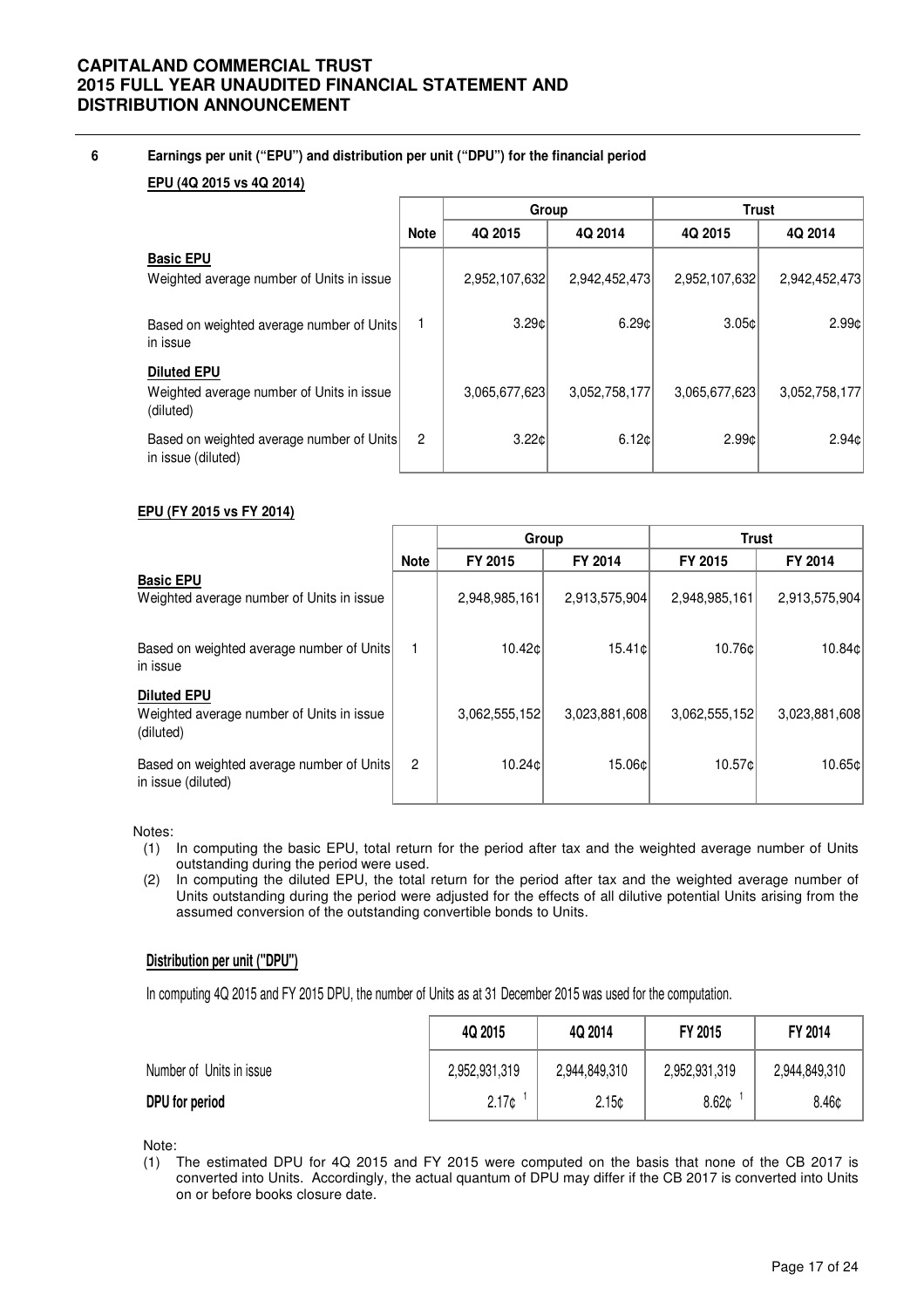#### **7 Net asset value ("NAV") per Unit based on Units in issue at the end of the year**

|                                                                              |      | Group         |               | <b>Trust</b>  |               |
|------------------------------------------------------------------------------|------|---------------|---------------|---------------|---------------|
|                                                                              | Note | 31 Dec 2015   | 31 Dec 2014   | 31 Dec 2015   | 31 Dec 2014   |
| Number of Units in issue at end of the year                                  |      | 2,952,931,319 | 2,944,849,310 | 2,952,931,319 | 2,944,849,310 |
| NAV (S\$'000)                                                                |      | 5,234,136     | 5,153,488     | 4,770,343     | 4,690,828     |
| NAV per Unit                                                                 |      | \$1.77        | \$1.75        | \$1.62        | \$1.59        |
| Adjusted NAV per Unit (excluding the distributable<br>income to unitholders) |      | \$1.73        | \$1.71        | \$1.57        | \$1.55        |

Note:

(1) NAV per Unit was computed based on net asset value over the number of Units in issue as at end of the period.

### **8 Review of the performance**

|                                                                   | Group     |           |           |           |           |           |
|-------------------------------------------------------------------|-----------|-----------|-----------|-----------|-----------|-----------|
| <b>Statement of Total Return</b>                                  | 4Q 2015   | 4Q 2014   | Change    | FY 2015   | FY 2014   | Change    |
|                                                                   | S\$'000   | S\$'000   | $\%$      | S\$'000   | S\$'000   | $\%$      |
| Gross revenue                                                     | 67,599    | 66,361    | 1.9       | 273,219   | 262,608   | 4.0       |
| Property operating expenses                                       | (15, 345) | (15, 715) | (2.4)     | (60, 467) | (57, 359) | 5.4       |
| Net property income                                               | 52,254    | 50,646    | 3.2       | 212,752   | 205,249   | 3.7       |
| Interest income                                                   | 1,051     | 952       | 10.4      | 3,979     | 3,732     | 6.6       |
| Investment income                                                 |           |           |           | 871       |           | <b>NM</b> |
| Amortisation of intangible asset                                  | (271)     | (452)     | (40.0)    | (1, 406)  | (3,512)   | (60.0)    |
| Asset management fees:                                            |           |           |           |           |           |           |
| - Base fees                                                       | (1, 325)  | (1,254)   | 5.7       | (5, 131)  | (4,892)   | 4.9       |
| - Performance fees                                                | (2, 237)  | (2, 106)  | 6.2       | (9, 307)  | (8,681)   | 7.2       |
| Trust expenses                                                    | (870)     | (1,007)   | (13.6)    | (3, 176)  | (2,666)   | 19.1      |
| Finance costs                                                     | (9,593)   | (8,805)   | 8.9       | (36, 032) | (36, 434) | (1.1)     |
| Net income before share of profit of associate and joint ventures | 39,009    | 37,974    | 2.7       | 162,550   | 152,796   | 6.4       |
| Share of profit (net of tax) of:                                  |           |           |           |           |           |           |
| - Associate                                                       |           | 1,739     | <b>NM</b> | 1,820     | 4,745     | (61.6)    |
| - Joint ventures                                                  | 29,040    | 117,533   | (75.3)    | 95,510    | 212,612   | (55.1)    |
| Net income                                                        | 68,049    | 157,246   | (56.7)    | 259,880   | 370,153   | (29.8)    |
| Gain on disposal of available-for-sale unquoted investment        |           |           |           |           | 226       | <b>NM</b> |
| Dilution loss on investment in associate                          |           |           | ٠         | (18,903)  |           | <b>NM</b> |
| Premium on repurchase of convertible bonds                        |           |           |           |           | (2,713)   | <b>NM</b> |
| Net gain in fair value of investment properties                   | 29,059    | 27,877    | 4.2       | 66,452    | 81,219    | (18.2)    |
| Total return for the period before tax                            | 97,108    | 185,123   | (47.5)    | 307,429   | 448,885   | (31.5)    |
| Tax expense                                                       | (58)      | (1)       | <b>NM</b> | (149)     | (3)       | <b>NM</b> |
| Total return for the period after tax                             | 97,050    | 185,122   | (47.6)    | 307,280   | 448,882   | (31.5)    |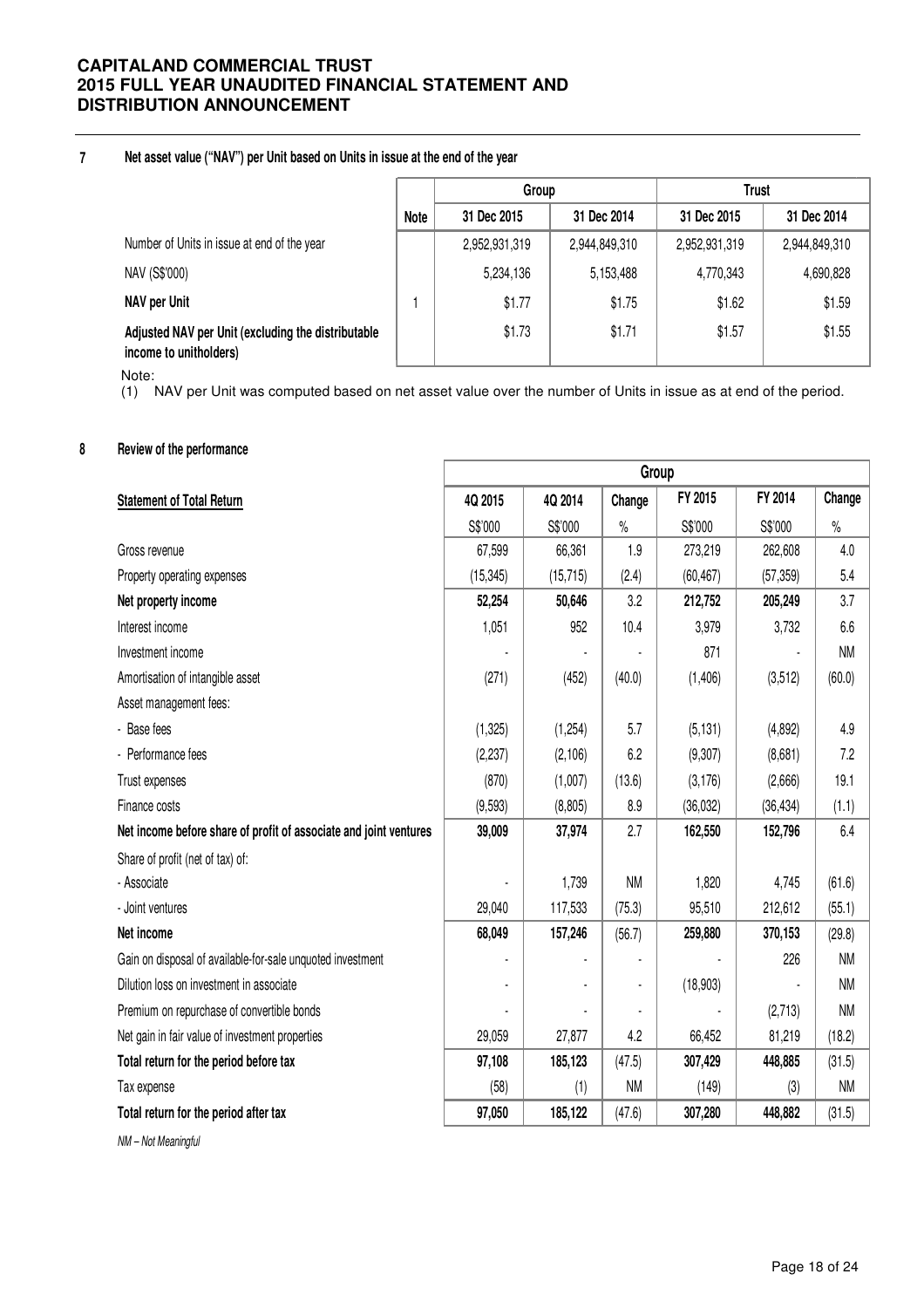|                                                                   | Group             |                   |        |                   |         |        |  |
|-------------------------------------------------------------------|-------------------|-------------------|--------|-------------------|---------|--------|--|
| <b>Distribution Statement</b>                                     | 4Q 2015           | 4Q 2014           | Change | FY 2015           | FY 2014 | Change |  |
|                                                                   | S\$'000           | S\$'000           | $\%$   | S\$'000           | S\$'000 | $\%$   |  |
| Net income before share of profit of associate and joint ventures | 39,009            | 37,974            | 2.7    | 162,550           | 152,796 | 6.4    |  |
| Net tax and other adjustments                                     | 2,809             | 2,044             | 37.4   | 6,774             | 9,139   | (25.9) |  |
| Tax-exempt income distribution                                    | 296               | 1,685             | (82.4) | 296               | 4,035   | (92.7) |  |
| Distribution from joint venture                                   | 22,013            | 21,902            | 0.5    | 84,835            | 83,243  | 1.9    |  |
| Distributable income to unitholders                               | 64,127            | 63,605            | 0.8    | 254,455           | 249,213 | 2.1    |  |
| DPU for the period                                                | 2.17 <sub>c</sub> | 2.15 <sub>0</sub> | 0.9    | 8.62 <sub>0</sub> | 8.46¢   | 1.9    |  |
| Annualised                                                        | 8.61c             | 8.53 <sub>0</sub> | 0.9    | 8.62 <sub>0</sub> | 8.46¢   | 1.9    |  |

#### **Review of CCT Group's performance 4Q 2015 vs 4Q 2014**

- a) Gross revenue of S\$67.6 million in 4Q 2015 was higher than 4Q 2014 by S\$1.2 million or 1.9%. The increase in revenue was due to positive rent reversions for all buildings except for a marginal decrease at Golden Shoe Car Park. The marginal decrease in gross revenue for Golden Shoe Car Park was due to a decrease in average occupancy and lower car park revenue.
- b) Property operating expenses for 4Q 2015 of S\$15.3 million was lower than 4Q 2014 by S\$0.4 million or 2.4%. The decrease was due mainly to lower utilities.
- c) Amortisation expense relates to the amortisation of intangible asset. The amount for 4Q 2015 of S\$0.3 million was lower than 4Q 2014 of S\$0.5 million due mainly to lower yield stabilization sum required. Amortisation expense does not affect distributable income.
- d) Trust expenses in 4Q 2015 of S\$0.9 million were lower than 4Q 2014 by S\$0.1 million or 13.6% due mainly to lower unitholders expenses.
- e) Finance costs of S\$9.6 million for 4Q 2015 were S\$0.8 million or 8.9% higher compared with 4Q 2014, due mainly to higher interest costs.
- f) Share of profit of joint ventures relates to CCT's 60% interest of RCS Trust and 40% interest of MSO Trust. The sharp drop in the share of profit of joint ventures in 4Q 2015 from 4Q 2014 was mainly due to lower valuation gain in the property values of Raffles City and CapitaGreen as well as higher finance costs of MSO Trust.
- g) The distributable income to unitholders in 4Q 2015 of S\$64.1 million was 0.8% higher than 4Q 2014 of S\$63.6 million mainly due to higher net property income from CCT and more distributable income from RCS Trust.

#### **Review of CCT Group's performance FY 2015 vs FY 2014**

- h) Gross revenue of S\$273.2 million in FY 2015 was higher than that in FY 2014 by S\$10.6 million or 4.0%. The increase in revenue was due to positive rent reversions and/or higher occupancies for most of the CCT properties except for Twenty Anson and Golden Shoe Car Park. The decrease at Twenty Anson was due to lower yield stablization income required as a result of higher gross rent income achieved. For Golden Shoe Car Park, it was due to a decrease in average occupancy and lower car park revenue.
- i) Property operating expenses for FY 2015 of S\$60.5 million were S\$3.1 million or 5.4% higher than FY 2014 due mainly to higher property tax and ad-hoc maintenance expenses, albeit offset partially by the drop in utility expenses.
- j) Amortisation expense relates to the amortisation of intangible asset. The amount for FY 2015 of S\$1.4 million was lower than that of FY 2014 due to lower yield stabilization required. Amortisation expense does not affect distributable income.
- k) Trust expenses in FY 2015 of S\$3.2 million were higher than FY 2014 by S\$0.5 million or 19.1% due mainly to higher professional fees incurred.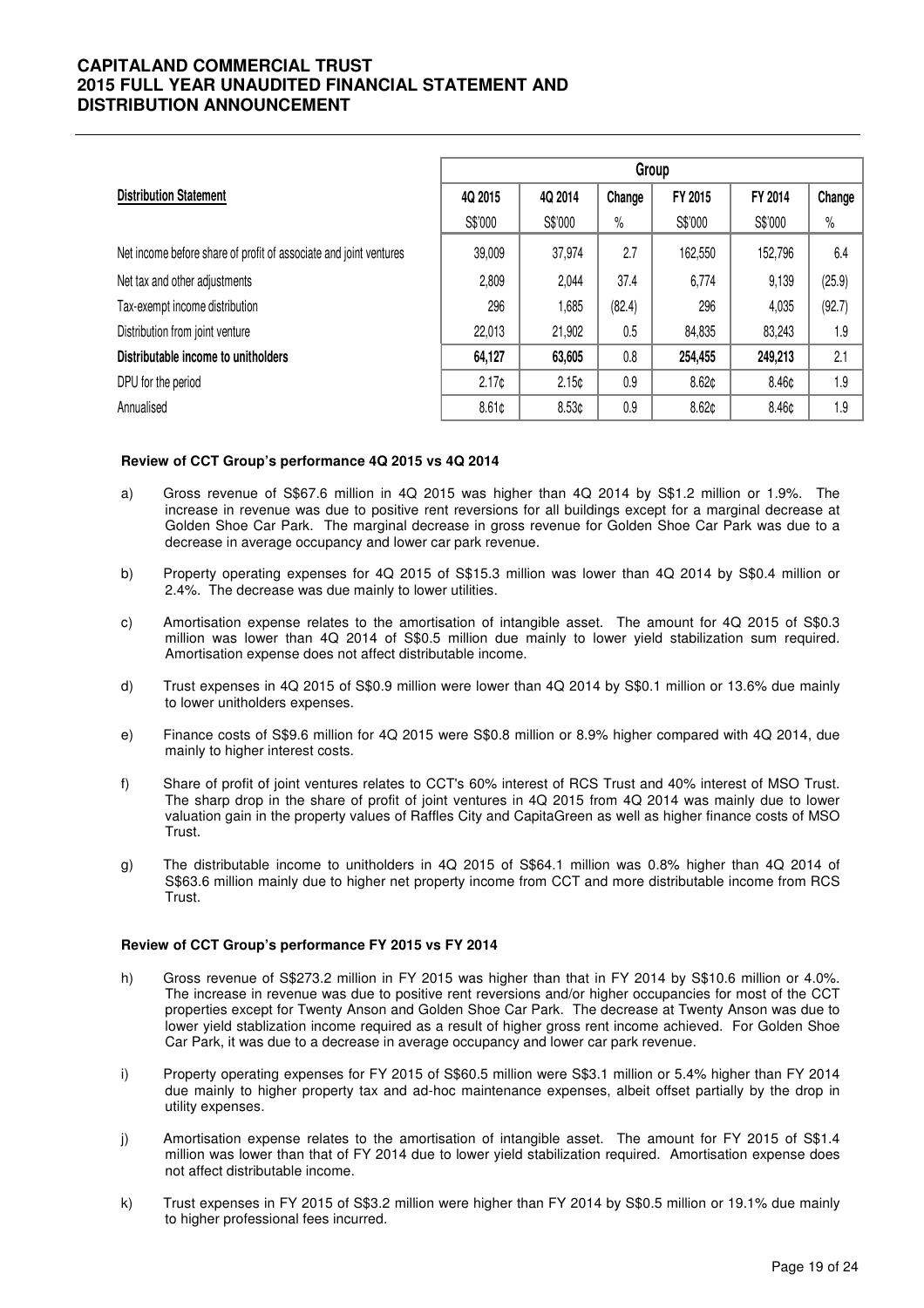- l) Finance costs of S\$36.0 million for FY 2015 were S\$0.4 million or 1.1% lower than FY 2014 due mainly to lower amortization and transaction costs, arising from the cancellation of CB 2015 in 2014.
- m) Share of profit of joint ventures relates to CCT's 60% interest of RCS Trust and 40% interest of MSO Trust. The sharp drop in the share of profit of joint ventures was mainly due to lower valuation gain in the property values of Raffles City and CapitaGreen and higher finance costs of MSO Trust.
- n) Dilution loss on investment in associate of S\$18.9 million relates to the reclassification of CCT Group's investment in MQREIT from investment in associate to an available-for-sale investment. This loss does not have any impact on CCT Group's distributable income.
- o) Net gain in fair value of investment properties relates to the increase in property values as at 31 December 2015 based on independent valuations over its carrying values.
- p) The distributable income to unitholders in FY 2015 of S\$254.5 million was 2.1% higher than that of FY 2014 of S\$249.2 million mainly due to higher net property income from CCT and more distributable income from RCS Trust.

#### **9 Variance from Previous Forecast / Prospect Statement**

CCT has not disclosed any forecast to the market.

#### **10 Commentary on the competitive conditions of the industry in which the group operates and any known factors or events that may affect the group in the next reporting period and the next 12 months**

Based on advance estimates, the Singapore economy grew by 2.0 per cent on a year-on-year basis in the fourth quarter of 2015, slightly faster than the 1.8 per cent growth in the previous quarter. On a quarter-on-quarter seasonally-adjusted annualised basis, the economy expanded at a faster pace of 5.7 per cent compared to the 1.7 per cent growth in the preceding quarter. For the whole of 2015, the economy grew by 2.1 per cent.

 Gross rental revenue of CCT Group for FY 2015 grew 4.0% year-on-year notwithstanding challenging market conditions, demonstrating the resilience of the properties. Net property income also performed better in FY 2015, a gain of 3.7% compared to that a year ago. In addition, more distribution received from CCT's 60% interest in RCS Trust had also contributed to the increase in CCT Group's FY 2015 distributable income of S\$254.5 million.

 Singapore's Core CBD occupancy rate was 95.1% in 4Q 2015, marginally lower than 3Q 2015 of 95.8%. Average monthly Grade A office market rent reported a similar easing trend in 4Q 2015 to S\$10.40 per square foot from S\$10.90 per square foot in 3Q 2015.

CCT's portfolio occupancy of 97.1% as at 31 December 2015 was above the CBD Core market occupancy. The Manager's focus on tenant retention paid off by achieving a rate of 83% in FY 2015. The Trust's monthly average office portfolio gross rent grew 3.4% over the quarter from S\$8.89 per square foot as at end September 2015 to S\$8.90 per square foot as at end December 2015. CCT celebrated CapitaGreen's official opening in September 2015, a momentous milestone as this was CCT's first development project. The occupancy of CapitaGreen as at 31 December 2015 was 91.3%, a respectable performance given the challenging market condition. As a result, CapitaGreen delivered positive net property income for FY 2015. However, the positive net property income of CapitaGreen was not sufficient to offset the financing and other non-operating expenses and hence CapitaGreen did not contribute to the distributable income of CCT in FY 2015.

 With effect from 1 July 2015, Twenty Anson is owned directly by CCT, following the completion of the transfer of Twenty Anson to CCT from its wholly-owned subsidiary, FOPL. When CCT acquired FOPL in March 2012, a yield stabilization sum ("YSS") of S\$17.1 million was provided to achieve a stabilized net property yield of up to 5.5% per annum for Twenty Anson. So far, the YSS has been supporting a stabilized net property yield of 4.0% per annum for Twenty Anson. Notwithstanding that the Deed of Yield Stabilization expired on 21 September 2015, there is a remaining balance of YSS of S\$3.4 million and CCT will continue to utilize the YSS to stabilize the net property yield of Twenty Anson until the YSS is fully utilized.

 CCT received S\$3.2 million of tax-exempt income from MQREIT in FY 2015 which was not distributed. The cumulative amount of retained tax-exempt income of MQREIT as at 31 December 2015 was S\$13.7 million. The Manager will evaluate various options for the utilization of this amount, including future distributions to unitholders.

 Bank borrowings of CapitaGreen were refinanced and the new maturity date of the bank borrowings is in 2020. We have commenced exploring the options for the refinancing of RCS Trust and expect to complete the refinancing before the maturity of the existing borrowings.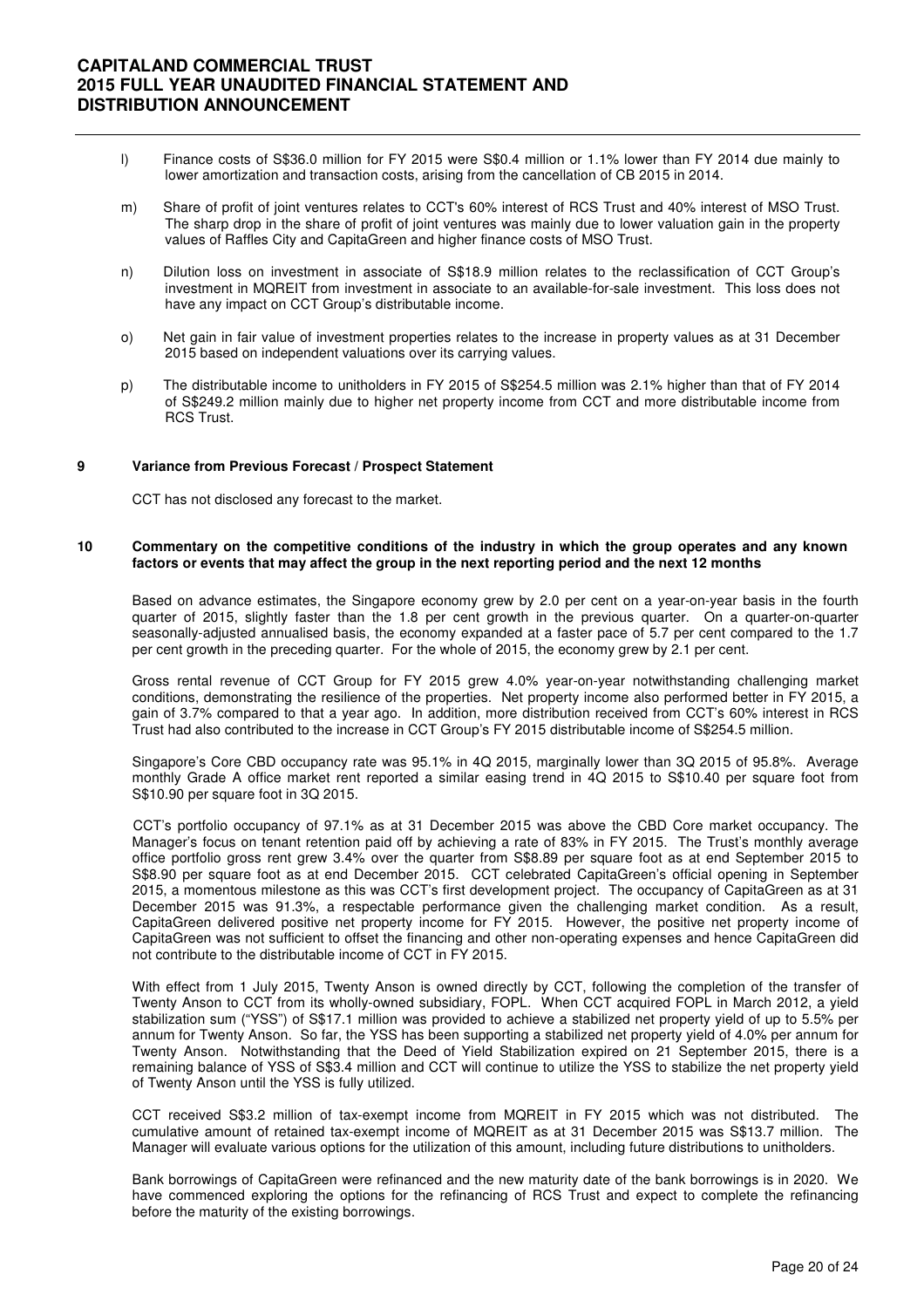### **Outlook for 2016**

 Given the subdued global economic outlook, Singapore grade A average office market rental rate eased 7.1% in 2015. The Singapore office market will face an above-normal volume of new supply between the second half of 2016 and first half of 2017 which is expected to cause further downward pressure on market rents. In anticipation of the new office supply, we have proactively implemented a well-spread portfolio lease expiry profile with major leases expiring in 2019 and beyond to avoid the period of large supply. Retention of strategic tenants and attracting new tenants to our portfolio of properties remain our priority.

#### **11(a) Current financial period**

 Any distributions declared for the current financial period? Yes. Name of distribution Distribution for the period from 1 July 2015 to 31 December 2015 Distribution type Taxable income Estimated Distribution rate  $(1)$  i) Taxable income distribution :- 4.30 cents per unit i) Tax-exempt income distribution :- 0.01 cents per unit Par value of units Not meaningful Tax rate Taxable income distribution Qualifying investors and individuals (other than those who hold their units through a partnership) will generally receive pre-tax distributions. These distributions are exempt from tax in the hands of individuals unless such distributions are derived through a Singapore partnership or from the carrying on of a trade, business or profession. Qualifying foreign non-individual investors will receive their distributions after deduction of tax at the rate of 10%. All other investors will receive their distributions after deduction of tax at the rate of 17%. Tax-exempt income distribution Tax-exempt income distribution is exempt from tax in the hands of all unitholders. Books closure date: 28 January 2016 Date payable 26 February 2016 Note:

(1) The above estimated DPU for were computed on the basis that none of the outstanding CB 2017 is converted into Units. Accordingly, the actual quantum of DPU may differ if any of the outstanding CB 2017 is converted into Units on or before books closure date.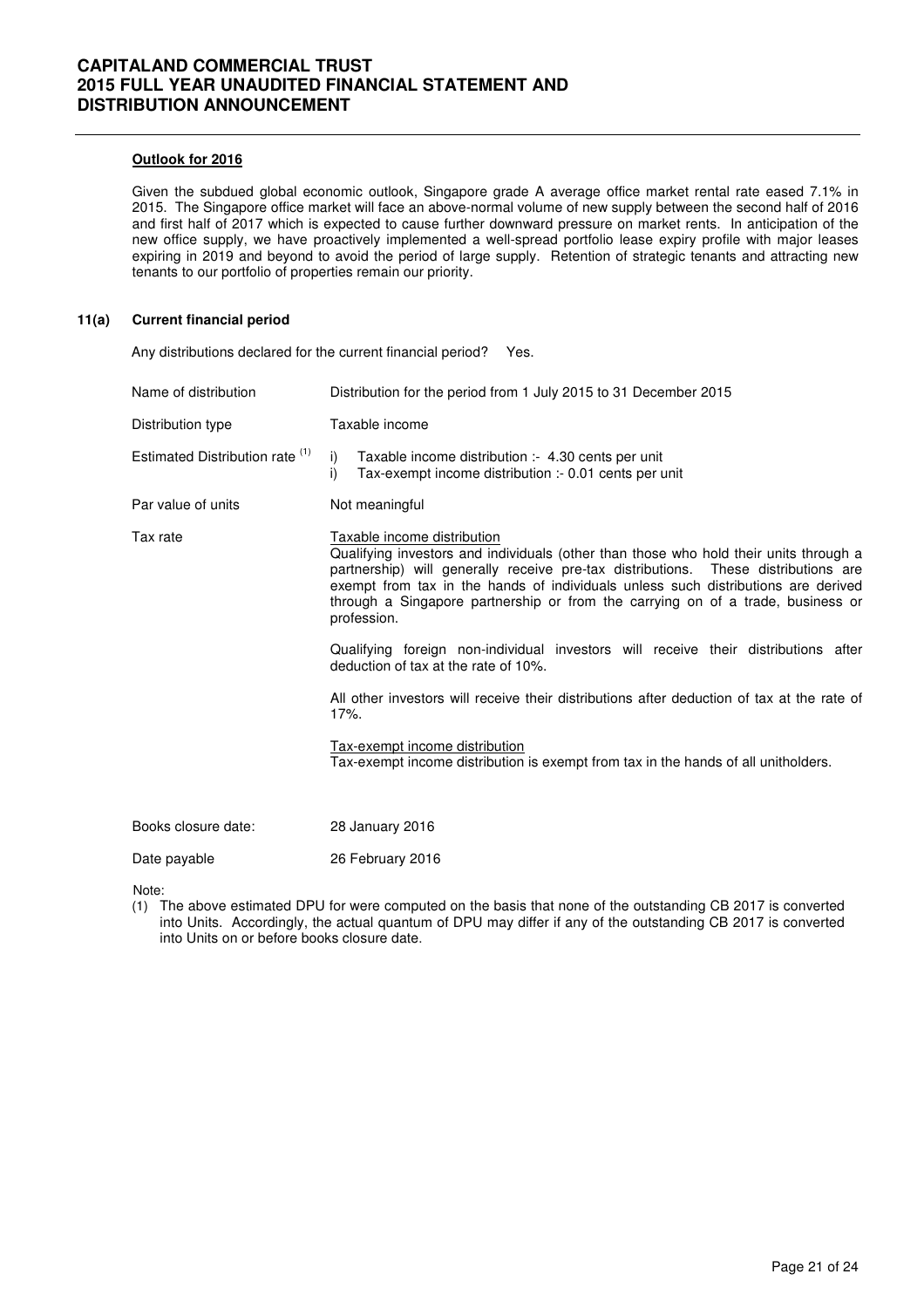### **11(b) Corresponding period of the preceding financial period**

| Any distributions declared for the corresponding period of the preceding financial period? Yes |                                                                                                                                                                                                                                                                                                                                                                                                                                                                                                                                                                                                                                                                                                                                                                  |  |  |  |  |
|------------------------------------------------------------------------------------------------|------------------------------------------------------------------------------------------------------------------------------------------------------------------------------------------------------------------------------------------------------------------------------------------------------------------------------------------------------------------------------------------------------------------------------------------------------------------------------------------------------------------------------------------------------------------------------------------------------------------------------------------------------------------------------------------------------------------------------------------------------------------|--|--|--|--|
| Name of distribution                                                                           | Distribution for the period from 1 July 2014 to 31 December 2014                                                                                                                                                                                                                                                                                                                                                                                                                                                                                                                                                                                                                                                                                                 |  |  |  |  |
| Distribution type                                                                              | Taxable income<br>ii)<br>Tax-exempt income<br>iii)                                                                                                                                                                                                                                                                                                                                                                                                                                                                                                                                                                                                                                                                                                               |  |  |  |  |
| Distribution rate                                                                              | ii) Taxable income distribution :- 4.19 cents per unit<br>iv) Tax-exempt income distribution :- 0.05 cents per unit                                                                                                                                                                                                                                                                                                                                                                                                                                                                                                                                                                                                                                              |  |  |  |  |
| Par value of units                                                                             | Not meaningful                                                                                                                                                                                                                                                                                                                                                                                                                                                                                                                                                                                                                                                                                                                                                   |  |  |  |  |
| Tax rate                                                                                       | Taxable income distribution<br>Qualifying investors and individuals (other than those who hold their units<br>through a partnership) will generally receive pre-tax distributions. These<br>distributions are exempt from tax in the hands of individuals unless such<br>distributions are derived through a Singapore partnership or from the<br>carrying on of a trade, business or profession.<br>Qualifying foreign non-individual investors will receive their distributions<br>after deduction of tax at the rate of 10%.<br>All other investors will receive their distributions after deduction of tax at<br>the rate of 17%.<br>Tax-exempt income distribution<br>Tax-exempt income distribution is exempt from tax in the hands of all<br>unitholders. |  |  |  |  |
| Books closure date:                                                                            | 29 January 2015                                                                                                                                                                                                                                                                                                                                                                                                                                                                                                                                                                                                                                                                                                                                                  |  |  |  |  |
| Date payable                                                                                   | 25 February 2015                                                                                                                                                                                                                                                                                                                                                                                                                                                                                                                                                                                                                                                                                                                                                 |  |  |  |  |

- **12 If no distribution has been declared/recommended, a statement to that effect**  NA
- **13 General mandate relating to interested party transactions** CCT has not obtained a general mandate from unitholders for Interested Person Transactions.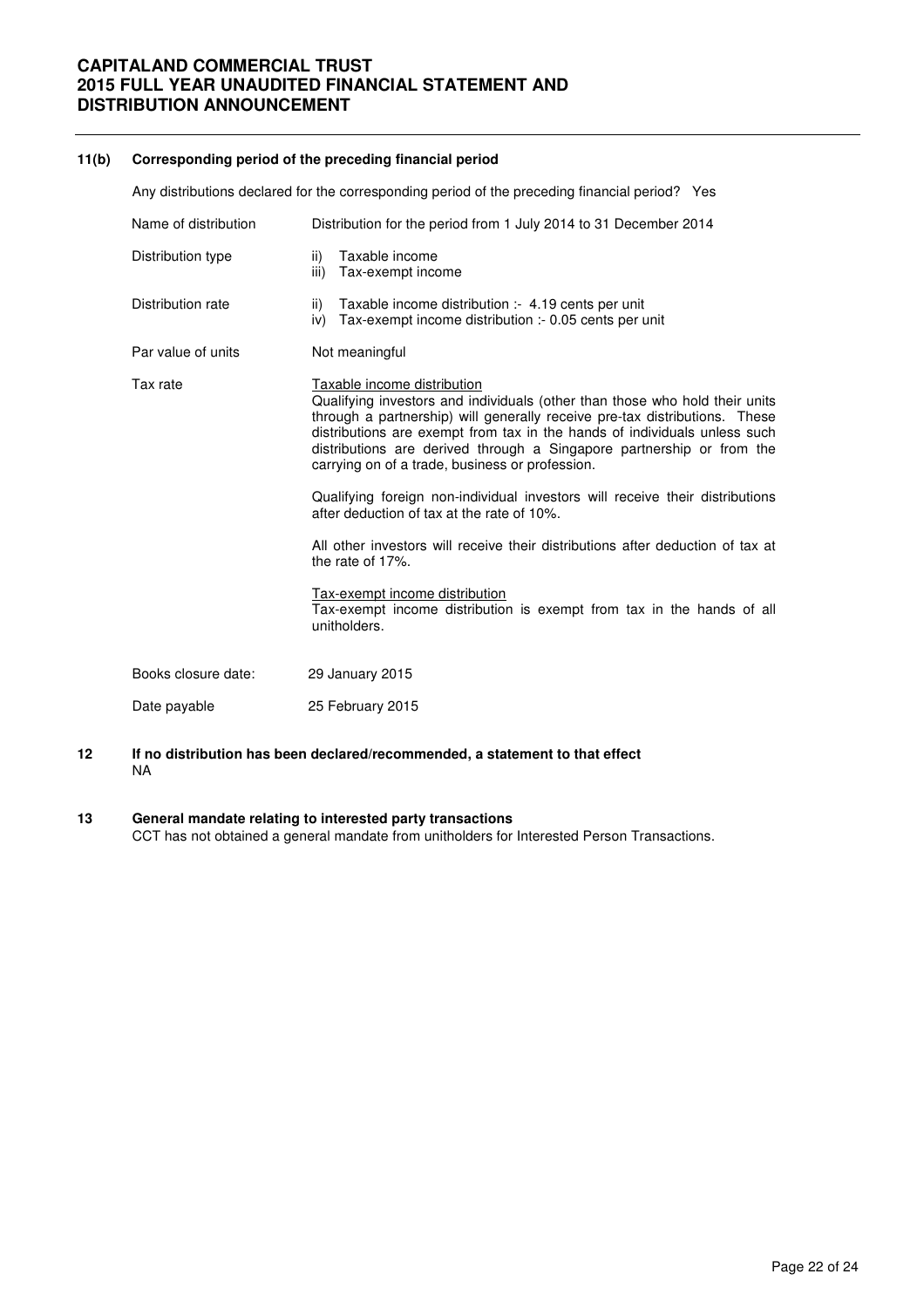### **14 Segmental Results**

| <b>Total Gross Revenue</b>             |             | FY 2015 | FY 2014 | <b>Percentage of Total Gross</b><br>Revenue |         |         |
|----------------------------------------|-------------|---------|---------|---------------------------------------------|---------|---------|
| by business segments                   |             |         |         | Change                                      | FY 2015 | FY 2014 |
|                                        | <b>Note</b> | S\$'000 | S\$'000 | %                                           | %       | %       |
| <b>Office buildings</b>                |             |         |         |                                             |         |         |
| Capital Tower                          |             | 70.469  | 66,615  | 5.8                                         | 25.8    | 25.4    |
| Six Battery Road                       |             | 68,709  | 64,959  | 5.8                                         | 25.2    | 24.7    |
| One George Street                      |             | 52.024  | 50,230  | 3.6                                         | 19.0    | 19.1    |
| Other Office buildings                 |             | 42,586  | 42,767  | (0.4)                                       | 15.6    | 16.3    |
| <b>Total Office buildings</b>          |             | 233,788 | 224,571 | 4.1                                         | 85.6    | 85.5    |
| Car park and Other Mixed-use buildings |             | 39,431  | 38,037  | 3.7                                         | 14.4    | 14.5    |
| Total gross revenue                    |             | 273,219 | 262,608 | 4.0                                         | 100.0   | 100.0   |

| <b>Net Property Income</b>             |             | FY 2015 | FY 2014 | <b>Percentage of Total Net</b><br><b>Property Income</b> |         |         |
|----------------------------------------|-------------|---------|---------|----------------------------------------------------------|---------|---------|
| by business segments                   |             |         |         | Change                                                   | FY 2015 | FY 2014 |
|                                        | <b>Note</b> | S\$'000 | S\$'000 | %                                                        | $\%$    | ℅       |
| <b>Office buildings</b>                |             |         |         |                                                          |         |         |
| <b>Capital Tower</b>                   |             | 52,108  | 48,748  | 6.9                                                      | 24.5    | 23.8    |
| Six Battery Road                       |             | 53,666  | 51,376  | 4.5                                                      | 25.2    | 25.0    |
| One George Street                      |             | 40,636  | 39,581  | 2.7                                                      | 19.1    | 19.3    |
| Other Office buildings                 |             | 37,543  | 37,535  | ٠                                                        | 17.7    | 18.3    |
| <b>Total Office buildings</b>          |             | 183,953 | 177,240 | 3.8                                                      | 86.5    | 86.4    |
| Car park and Other Mixed-use buildings |             | 28,799  | 28,009  | 2.8                                                      | 13.5    | 13.6    |
| Total net property income              |             | 212.752 | 205.249 | 3.7                                                      | 100.0   | 100.0   |

Note:

(1) Higher gross revenue and net property income for Capital Tower, Six Battery Road and One George Street were mainly due to higher gross rental as a result of higher occupancy and/or positive rent reversions.

### **15 In the review of performance, the factors leading to any material changes in contributions to turnover and earnings by the business or geographical segments.**

Refer to the review of actual performance on pages 18 – 20 (paragraph 8).

### **16 Breakdown of gross revenue and net income**

|                                             | FY 2015<br>FY 2014 |         | Change |  |
|---------------------------------------------|--------------------|---------|--------|--|
|                                             | S\$'000            | S\$'000 | %      |  |
| Gross revenue reported for first half year  | 137,275            | 129,827 | 5.7    |  |
| Net income for first half year              | 135,109            | 154,503 | (12.6) |  |
| Gross revenue reported for second half year | 135.944            | 132.781 | 2.4    |  |
| Net income for second half year             | 124,771            | 215,650 | (42.1) |  |

٦